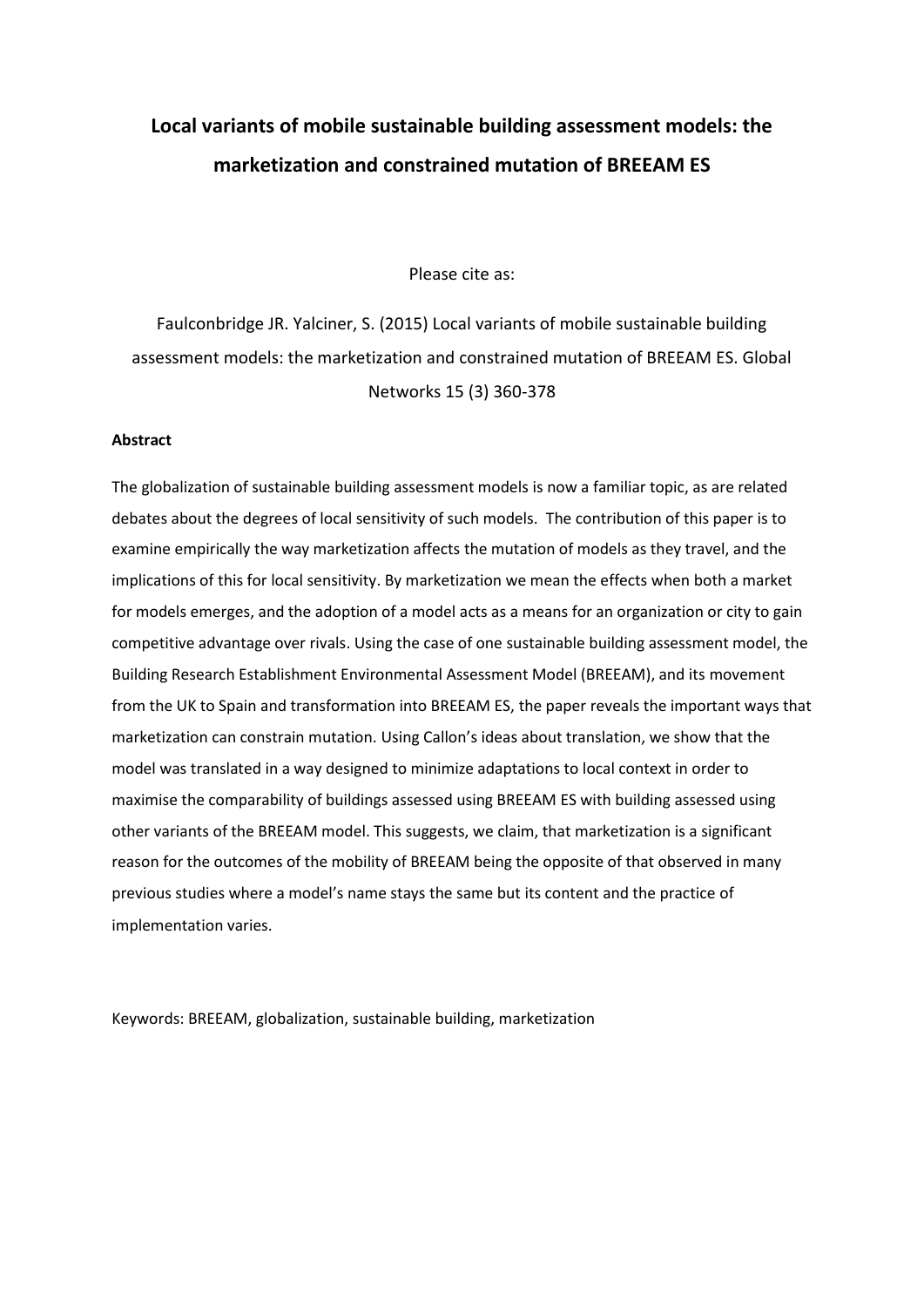# **Introduction**

The globalization of knowledge and practice relating to buildings is now a familiar topic. For example, from the steel frame building and concrete technology (Cody 2003), to the bungalow (King 1984), there is a well-documented tendency for design-types to travel. There are also welldocumented concerns about the local impacts on vernacular architecture of such mobility (Moore 2013). Most recently such debates have honed in on questions of sustainable building design. Starting from the position that sustainable design challenges and solutions are 'plural' and context specific (Guy and Moore 2007), studies have questioned the desirability of the global circulation of either sustainable design (Cole and Lorch 2003; Faulconbridge 2013) or assessment models (Cole and Valdebenito 2013; Faulconbridge 2015). This paper considers the mobility of sustainable assessment models in particular. Here, the main controversy relates to the potential for local adaptation, with some identifying opportunities for local variants of models to emerge (Cidell and Beata 2009), but others arguing that high degrees of context insensitivity result from the use of mobile models (Schweber 2013).

The contribution of this paper is to explain how the insensitivity identified in some literatures (see also Cole and Valdebenito 2013; Sev 2011; Wallhagen and Glaumann 2011) emerges, and results from the imperatives underlying the globalization of assessment models. It examines empirically and theoretically the way one global sustainable building assessment model – the Building Research Establishment Environmental Assessment Model (BREEAM) – had its mutation restricted as it travelled to Spain, thus reducing the extent to which local design practices and needs could be responded to sensitively. Mutation is used to refer to a situation in which models "are not, after all, merely being transferred over space; their form and their effects are transformed by these journeys" (Peck 2011: 793). In particular, by examining how BREEAM travelled to Spain and became BREEAM ES (the ES standing for España), the paper reveals the important ways that *marketization* can, in the case of assessment models, constrain the transformations highlighted by the idea of mutation. By marketization we mean the effects when both a market for models emerges, and when the adoption of a model acts as a means for an organization or city to gain competitive advantage over rivals (c.f., Peck and Tickell 2002; McCann 2013). Theoretically this is of significance as it reveals that under conditions of marketization, the translation processes that others have suggested lead to mutations can also restrict mutation. It is shown how an analysis informed by Callon's (1986) characterisation of translation as involving *problematization*, *interessement*, *enrolment*, and *mobilization* can reveal the reasons for restricted mutation and a paradox in the case of BREEAM that whilst the label of the model changed, the degree of change in terms of the content of the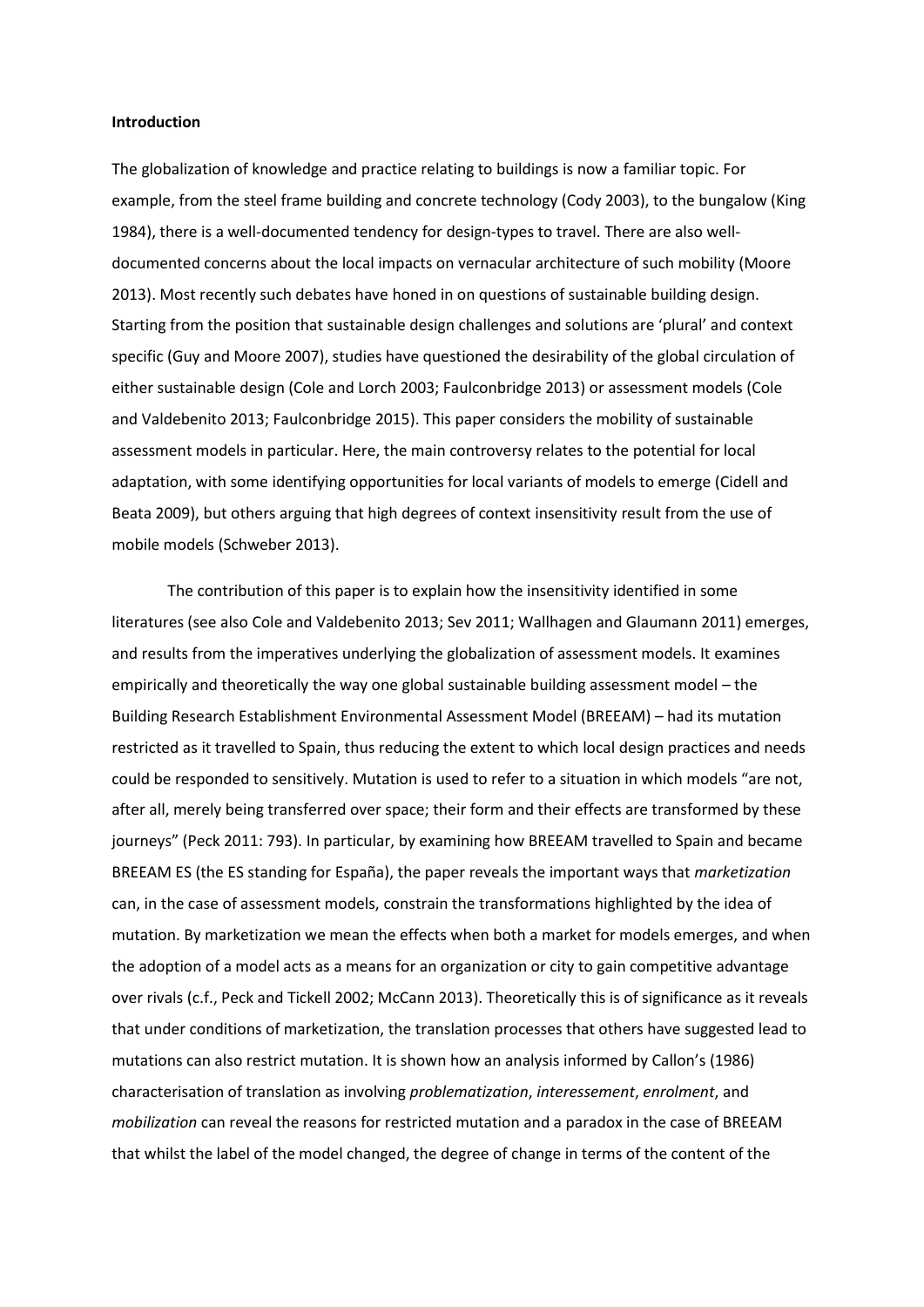model was constrained, this being the opposite of the situation commonly observed in previous studies (e.g., Boxenbaum 2006; Czarniawska and Sevón 2005). The paradox is characterised here as a case of isopraxism rather than isomorphism, the latter generating pressure only to adopt the model (and its title), the former creating pressure to adopt practices of implementation (Erlingsdóttir and Lindberg 2005). The paper is, therefore, important because it reveals how mobile sustainable building assessment models such as BREEAM potentially become insensitive to local challenges and practices due to pressures of marketization, even if this was not the intention of those mobilizing the model.

The rest of the paper proceeds over five further sections. The next section reviews existing theorizations of mobility and mutation and outlines the way ideas about translation frame this paper's analysis. The BREEAM model is then introduced, before the way it was mobilised and became BREEAM ES in Spain is considered. The effects of marketization on this mobility are then analysed, before the concluding section reflects on the insights gained from the analysis.

# **Mutating models**

In both literatures on global building assessment models, and wider social science studies of mobile models, an important stream of work has sought to counter tendencies to assume that globalization equals processes of diffusion. For instance, literature on mobile policy models concludes that "Even the ''same" policies tend to be associated with different effects in different places, by virtue of their embeddedness in, and interactions with, local economic, social, and institutional environments" (Peck and Theodore, 2010a: 173). Often described as mutation (McCann 2011; Peck 2011; Quark 2013), the outcome of globalization is, according to such literatures, the reproduction rather than replication of models in different institutional contexts. Czarniawska and Sevón (2005) thus suggest that it is only the name of a global model that remains consistent as it travels, the meaning, content and impacts all varying from place-to-place.

Studies have accounted for mutation in a range of ways. Boxenbaum (2006) suggests the frame of interpretation will vary from place-to-place, and hence the meanings associated with a model and promoted to potential adopters need to be changed if mobilization is to succeed. McCann (2011) associates this type of mutation with the effects of the story telling used to mobilize models. Eick (2012) draws attention to the way the specifics of the institutional (regulatory, normative and cultural) environment of a place renders a mobile model more or less implementable, changes being made when institutional differences prevent a model being adopted in a form that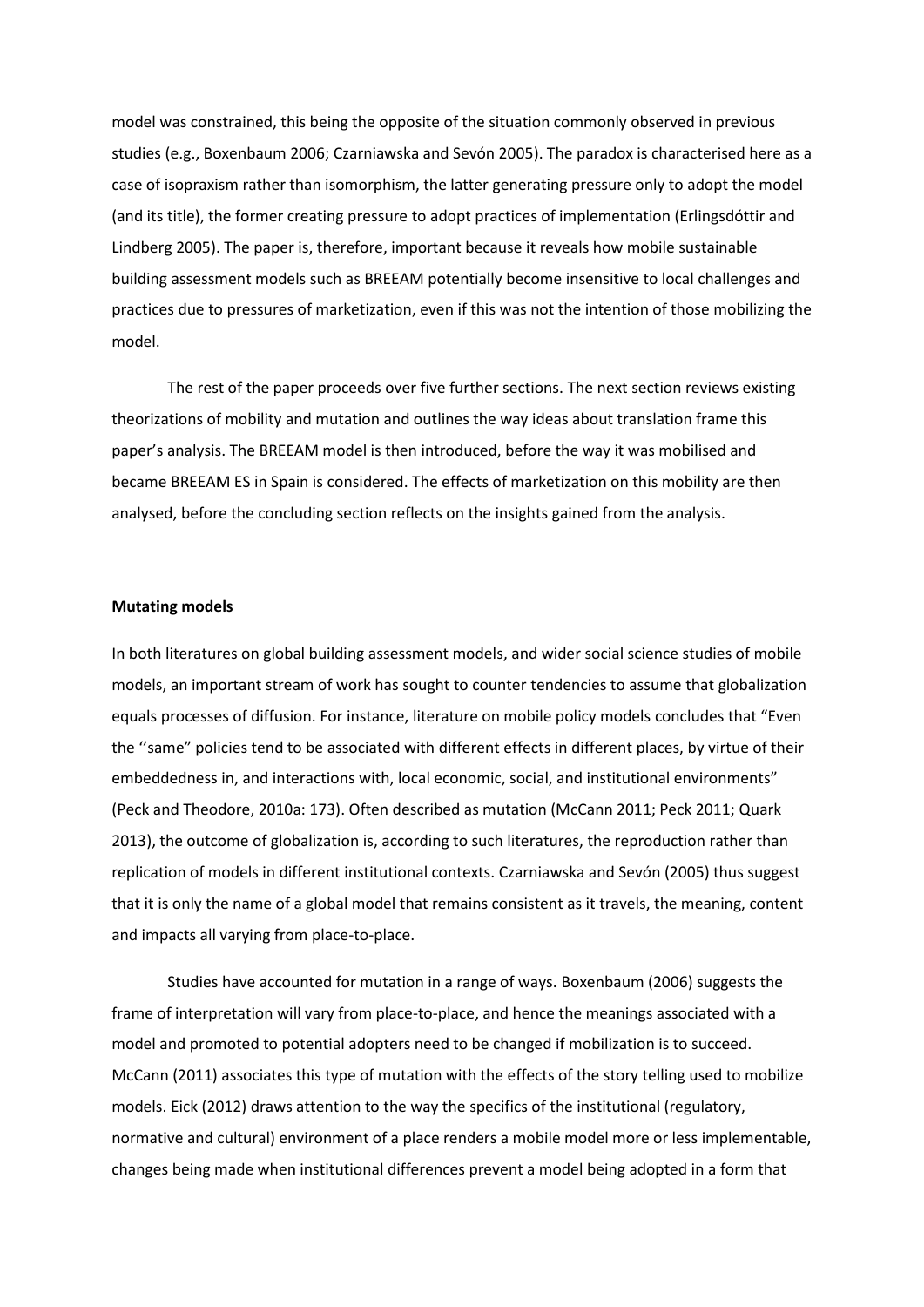exists elsewhere (see also Peck and Theodore 2010b). For Faulconbridge (2013), the outcome of mobility is, therefore, often a bricolage process through which a model is made to work in a particular local context.

Theoretically, such mutation has been conceptualised through work on processes of translation. Drawing on ideas from actor-network theory, translation is understood as a process by which the successful globalization of a model is assured (Alcouffe et al. 2008). Callon (1986) defined translation as involving processes of: *problematization* - relevant here as it relates to convincing others that the model in question is a solution to a recognised problem, this making the model indispensable; *interessement* - gaining the interest of different actors and building connections to the model as a result; *enrolment* - forging alliances with others who play interrelated roles in moving a model; and *mobilization* - monitoring to ensure the desired outcome is achieved. Those studying mutation have drawn attention to how during translation any model evolves as, in particular, problematization and interessement require concessions to be made to local context (Czarniawska and Sevón 2005). The question this paper addresses is how marketization influences processes of translation, the implications of this for mutation, and specifically relating to sustainable building assessment model, the implications of marketization for the local sensitivity of global models.

#### *Marketization and mutation*

For both those studying building assessment models, and parallel processes of knowledge and policy mobility, the market imperatives underlying mobility are all too apparent. Sklair (2006: 36) suggest that in the building industry the need "to keep people spending to maximize profits for the transnational corporations and their affiliates" underlies the globalization imperative. Peck and Theodore (2010b) highlight how mobile policy models provide 'fast' solutions. Such solutions are crucial in a context in which policy makers are encouraged to engage with the market. This engagement means both seeking cost savings by replicating policies implemented elsewhere, and gaining legitimacy and competitiveness for a city through the adoption of a global model.

Such market influences mean two important considerations need to be made when analysing mobile models. First, it is important to recognise that models become mobile as a result of the desire to sell solutions. As Peck (2011) argues, mobilisation involves selling rather than telling as interested parties seek to promote their models and profit from the advice given. Prince (2013) observes that this means consultants deliberately assemble models in ways that will sell around the world, with different groups competing against one-another in a way that creates a market for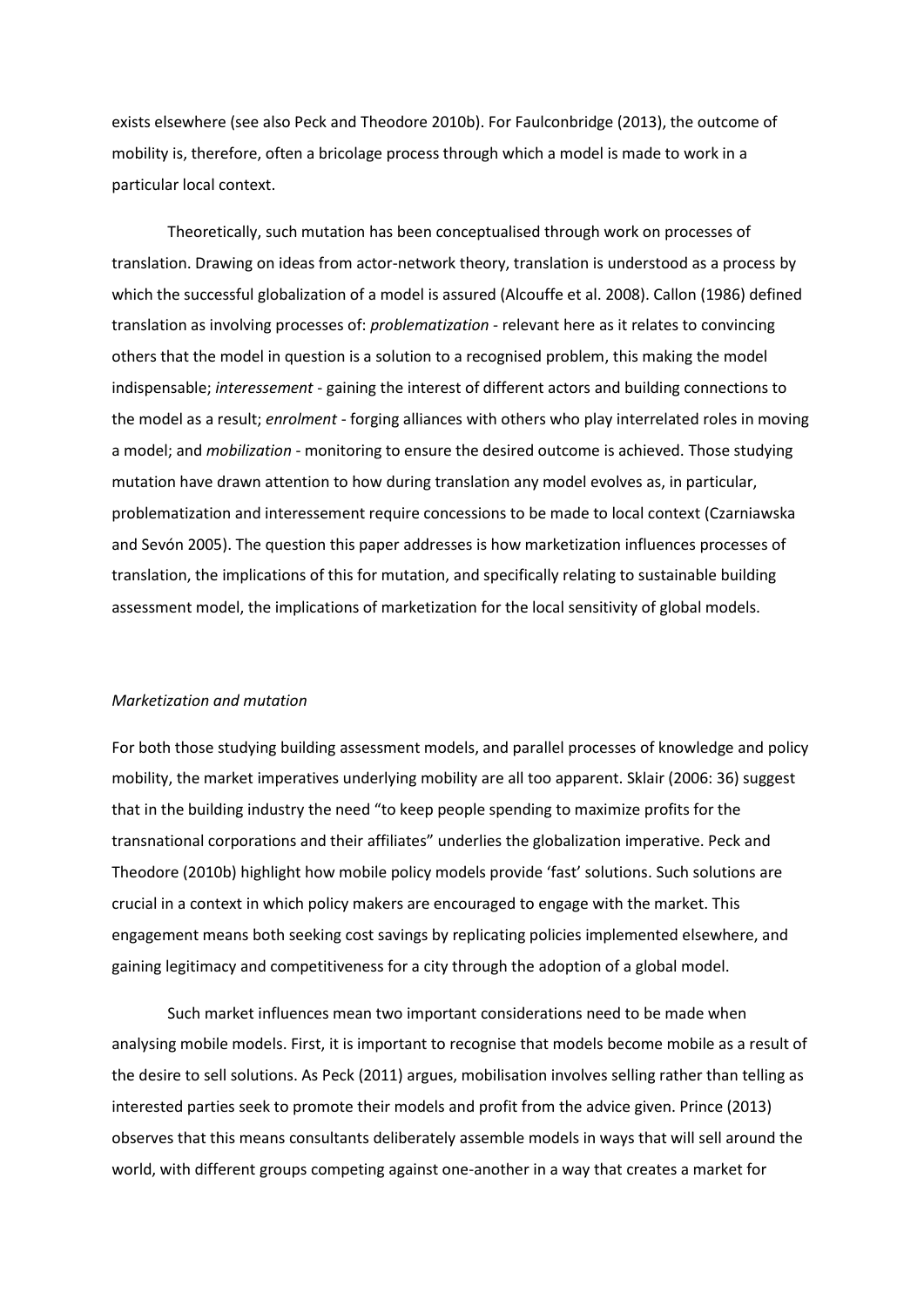models. These 'sellable' models have particular market friendly characteristics which we explore further in our analysis below.

Second, those buying models do so with particular market related imperatives in mind. As Peck and Tickell (2002) observe, global models are appropriated as part of 'extrospective' efforts to become competitive. This involves adopting models that will allow comparison with (McCann 2013) and benchmarking against competitors (Larner and LeHeron, 2004) as organizations and cities seek advantage in global neoliberal markets. This second form of market influence dovetails with the first to create a situation in which both those 'pushing' and 'pulling', selling and buying global models do so in ways influenced by market priorities. These priorities need to be understood if their influences on translation are to be revealed and the implications for mutation explored. In particular, the double movement of buyer and seller market priorities has the potential to lead in the translation process to approaches which result in either positive or negative outcomes for local sensitivity. The nature and consequences of such market imperatives are examined below in relation to the case of the translation processes associated with the production of BREEAM ES.

# **The case of BREEAM ES**

BREEAM originates in the UK. It was initially developed by the Building Research Establishment (BRE) as a model to assess the sustainability of UK buildings, primarily in the commercial sector although recently it has been expanded into other domains including schools and communities. Here we focus on the original commercial version. BRE describes the BREEAM model as being:

"the standard for best practice in sustainable building design, construction and operation and has become one of the most comprehensive and widely recognised measures of a building's environmental performance. It encourages designers, clients and others to think about low carbon and low impact design, minimising the energy demands created by a building before considering energy efficiency and low carbon technologies" (BREEAM 2014a)

There is a large literature on the technical specifications of BREEAM and other similar models (see for instance Bunz et al. 2006). Here, we are less concerned with technical specificities given that our interest is in processes affecting mutation, and more with the effects of mobilization strategies on the potential for local sensitivity. To summarise (and necessarily simplify) the approach of BREEAM, we note three core features. First, the model sets performance criteria (with credits awarded for meeting the criteria) for things such as modelled energy and water consumption, waste produced in the construction process, and impact on local environment. Second, the model also awards credits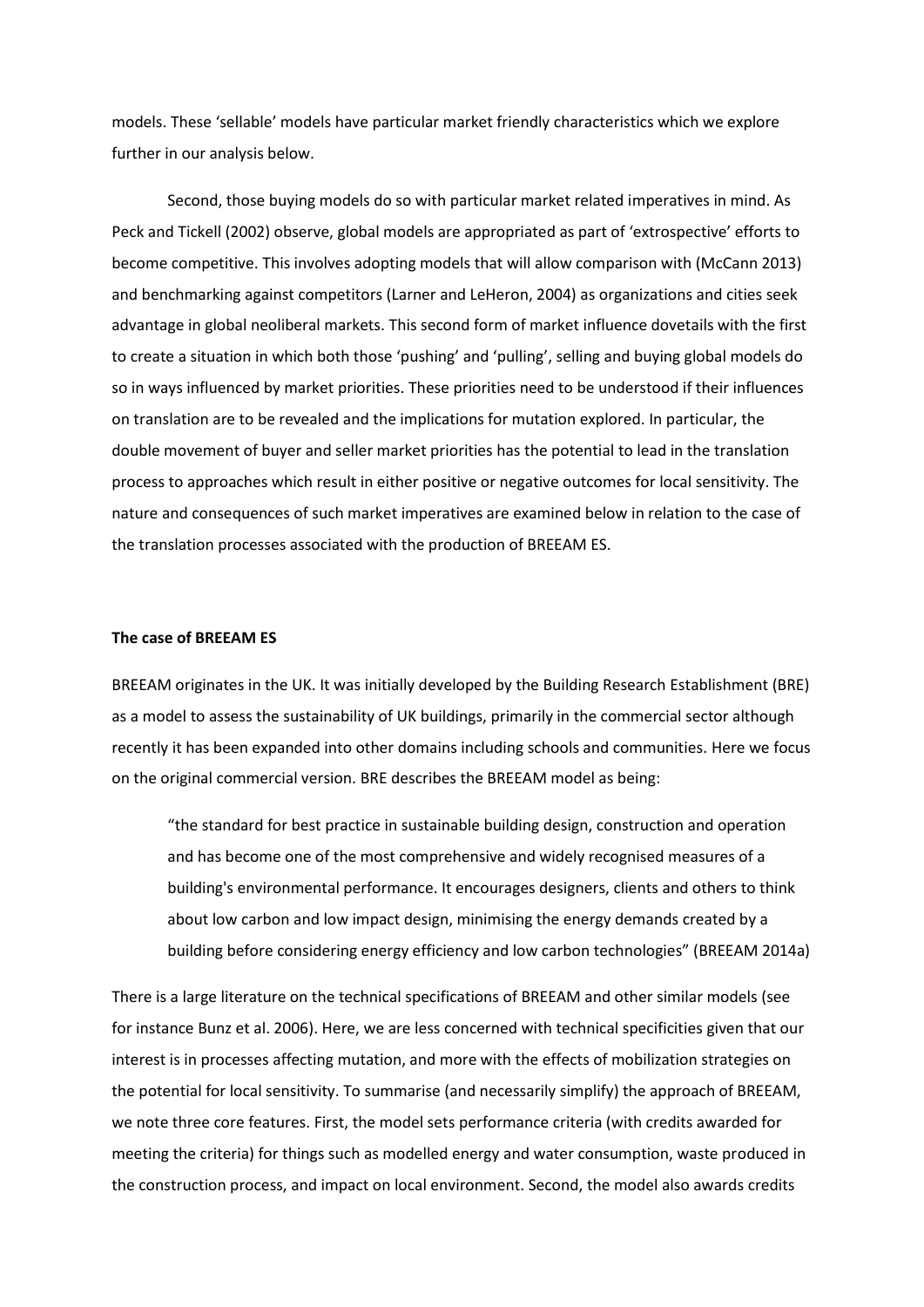for following 'best practices' in design and construction, and for the provision of certain forms of sustainable infrastructure within a building. For instance, a significant example in our case study relates to credits awarded for providing facilities for cyclists. Third, the model provides a rating for a building according to the number of credits scored. For BREEAM, this is a rating from 'Pass', through 'Good', 'Very Good', 'Excellent' and 'Outstanding'. Our focus here is, therefore, on the way mutation occurs in relation to the first two features, and the extent to which a BREEAM rating reflects locally sensitive sustainable building design.

BREEAM is widely recognised as being one of the first sustainable building assessment models, and from an early stage BRE embarked on a project to globalize the model. As Courtney (1997) notes in his review of the evolution of the BRE organization, a crucial motivation for this was the transformation of BRE from a government research institute into an independent foundation with a commercial arm (the profits from the commercial arm funding the foundation), and hence the need to generate revenues and profits from the selling nationally and internationally of the BREEAM model and other products. However, the rise of competitor schemes has led to BREEAM facing a battle for global competitiveness. Taking inspiration from the BREEAM model, green building councils and private organisations around the world have developed rival models. For instance, Green Star has been developed in Australia and LEED in the USA (for a review of different schemes, see Bunz et al. 2006). As we note below, in Spain VERDE is the local assessment model. BREEAM has had some success; by 2014 buildings in over 50 countries had adopted the model. BRE thus proclaims that "BREEAM is an internationally recognised brand across the world, setting the standard for sustainability in the built environment" (BREEAM 2014b). Nonetheless, the fact that BREEAM operates in a completive market in which building owners can choose from multiple models is significant in our analysis below as it is one of the axes of marketization that affects mutation as the model travels.

#### *BREEAM in Spain*

The BREEAM ES variant is one of several nationally specific schemes developed from the original UK BREEAM model. In the early stages of globalization, BREEAM was exported using what was labelled as an 'International' variant of the scheme, the ambition being that this would provide the "flexibility of recognising local best practice codes and standards" (BREEAM 2014c). As BREEAM won the battle to be the dominant model in several European countries, a series of more specific national schemes were spun-off from the International model, BREEAM ES being one such scheme (others existing for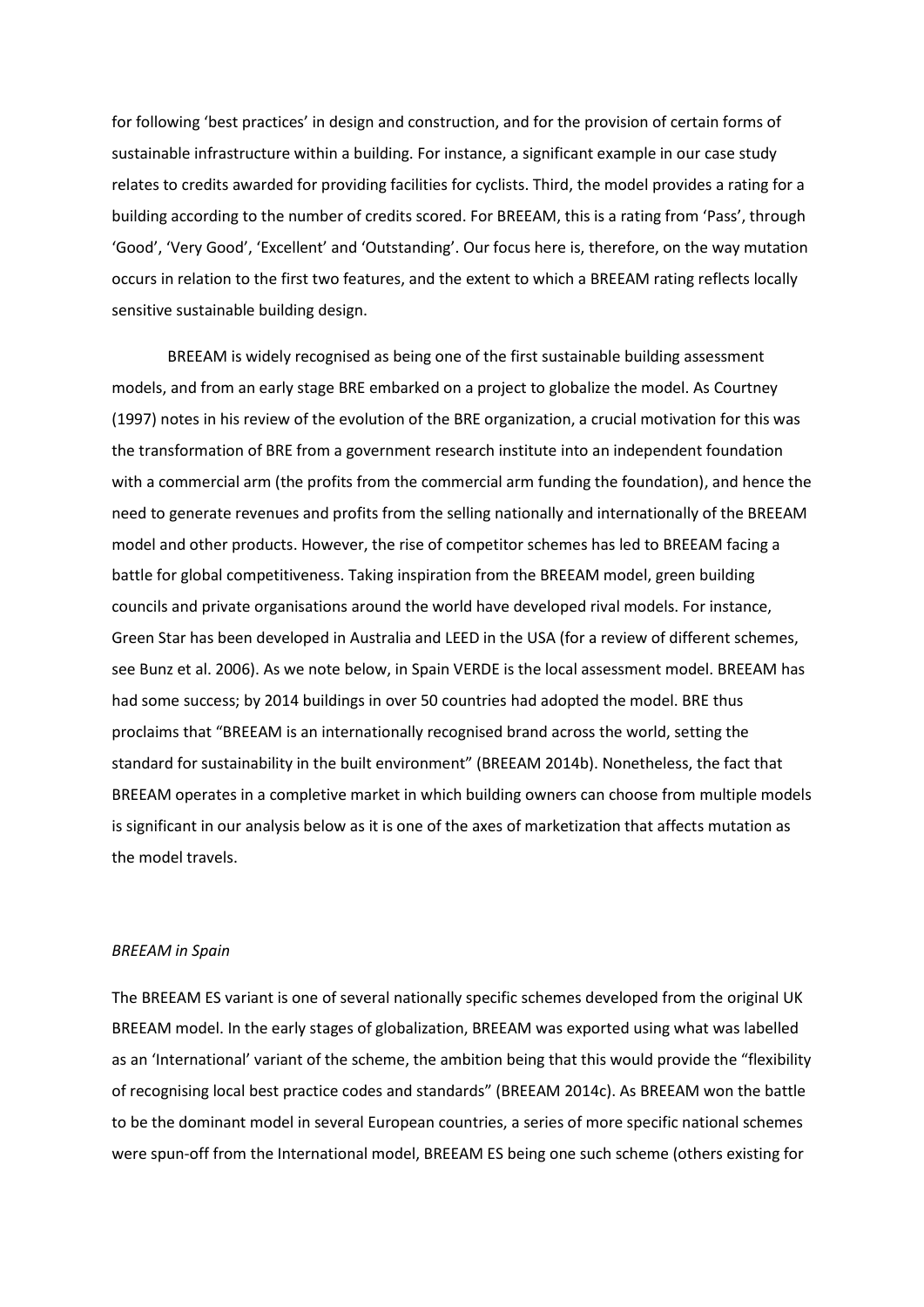Germany, the Netherlands, Norway, Spain, Sweden, and Austria). To date, 134 buildings have been assessed using BREEAM ES, with 57 assessors in Spain providing the advice and assessments needed to gain a BREEAM rating (BREEAM ES 2014). The International scheme remains in place and is used in countries where a nationally specific variant has not been developed.

We unpack below the process through which BREEAM ES was produced. Initially, 24 semi structured interviews conducted in 2012 to unpack the motivation behind the globalisation of BREEAM International. Interviews were completed in the UK, Belgium, Spain and Turkey as part of the second author's PhD thesis and investigated how BREEAM International emerged and was used in various contexts. The development of the BREEAM ES model, which started in 2010 and concluded with the launch of the first BREEAM ES manual in mid-2011, provided an opportunity to focus on the process of producing a national variant – insight gained into this being the focus of this paper. In the analysis below we, therefore, restrict our focus to the time (2010-2011) and processes associated with the making of the first BREEAM ES manual, and do not consider the model 'in use' in the design and construction of buildings since its launch in mid-2011. As such, our analysis is of the socio-economic processes affecting the making of the first BREEAM ES manual, this manual defining the assessment criteria used, the technical mutations enabled or prevented, and the implications for sensitivity to the context of the Spanish built environment. As a result, in the analysis below, we use a sub-set of interviews completed that relate directly to the making of BREEAM ES. Eight interviews are used, these being completed with: three BREEAM executives (two BRE Group executives and one from the partner organisation responsible for BREEAM ES), and five 'green building professionals' in Spain (four of them being assessors who actively took part in the process of producing the BREEAM ES manual, the others being a Spanish architect who had direct experience of the differences between BREEAM International and new ES variant). As such, we present insights from a limited number of key informants, but these are actors who played a central role in producing and could provide crucial insights into the first BREEAM ES manual. The interview schedule focused on the pitfalls and advantages of adapting a global assessment tool, how the process of adaptation occurred, and the outcomes in terms of mutations and implications for those involved in BREEAM ES assessed building projects. Interviews lasted between 60 to 90 minutes, were all recorded and transcribed. All interviews were completed in English.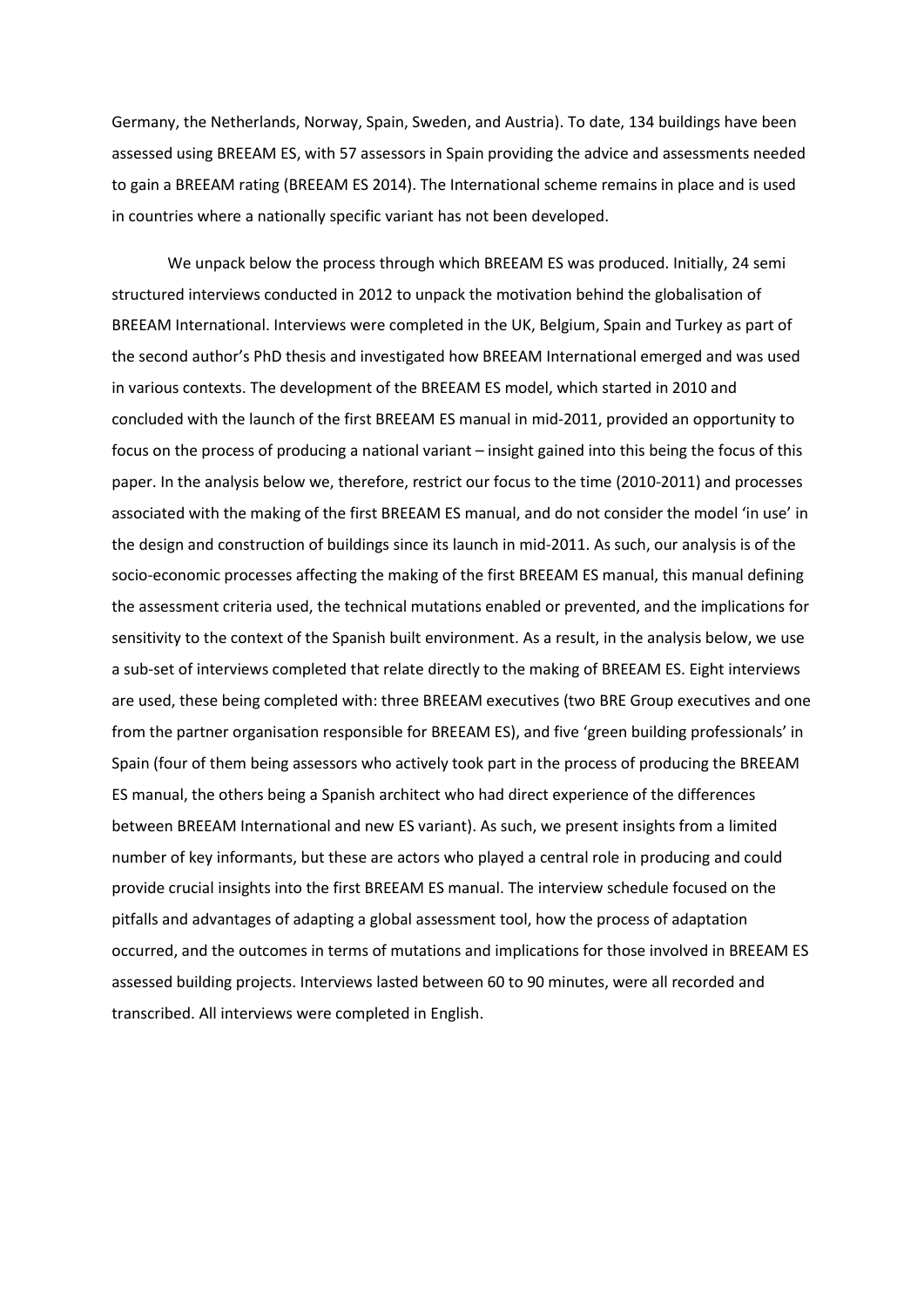#### **The mobility of BREEAM to Spain**

Moving BREEAM to Spain through the production of BREEAM ES was a multi-actor process. BRE was heavily involved in the process. As we note below, this was primarily to ensure the imperatives that marketization imposed on the process of producing BREEAM ES were recognised. However, BRE's involvement was also a result of the organisation's belief that it had valuable expertise gained from developing BREEAM in the UK and latterly BREEAM International that could be reused in other countries. As one BRE Group executive noted:

"We [BREEAM] looked at what was working and not working. We have gone through a lot of negative stages in UK while improving our system, and our efforts can put other countries that are behind further faster than they could achieve on their own".

BRE could not, however, act alone to produce the BREEAM ES model. As is the case for all of the national BREEAM variants, a local partner organisation was *enrolled* to facilitate the movement of BREEAM into Spain. In the case of BREEAM ES this was the Instituto Technológico de Galicia – known as ITG for short. ITG had the task, under the supervision of BRE, of producing the BREEAM ES manual and supporting infrastructure. At one level, and relevant to questions of mutation, ITG played a key role in identifying changes needed to make the model applicability to the host country context, in this case Spain. This very much suggests that BRE recognised the need for mutation to be one outcome of the translation process. As a BRE Group executive noted:

"The construction process shows difference in relation to the changing market, culture, regulations, and materials in that particular location regardless the primary purposes of the building. If you make a core on what parameters make a building good, then all the cultural and local differences may shape the rest of the manual without interrupting the core. BREEAM manual designed with a common technical heart (approximately 60% of the whole manual) and this core is valid to be applied globally".

At another level, ITG had an important role in gaining legitimacy for BREEAM ES in Spain. One of the distinctive features of sustainable building assessment models is the way their success is built upon support from planning officials, building developers, and occupiers. For example, existing studies show that significant legitimacy is gained when credit is given as part of the planning approval process to a building assessed using a model such as BREEAM (Cole 2005). As a result, ITG had an important role in the process of *problematization*, i.e., ensuring BREEAM ES was recognised and valued by relevant actors in Spain as a solution to a sustainability problem. As an ITG representative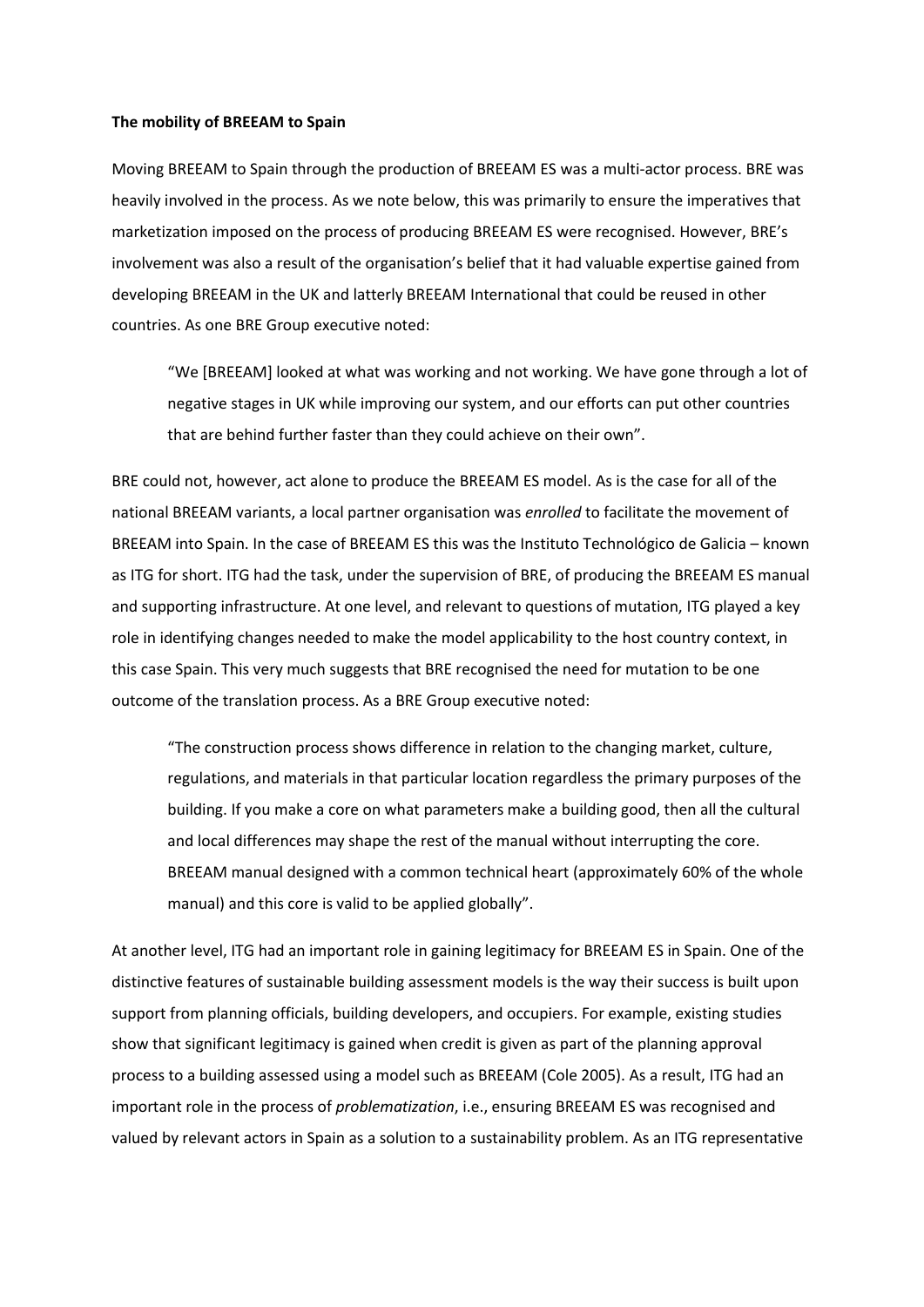noted, "If the authorities don't like the tool they won't use it, so we have to have a dialogue with them."

In addition, one further group of actors was involved in the translation process. We call this group 'green building professionals'. This group is comprised of individuals especially interested in sustainable design who are drawn from professions traditionally associated with buildings – architects, building service engineers, quantity surveyors etc. In addition, some new actors are included in this group who have emerged in tandem with the rise of interest in 'green' buildings and models such as BREEAM. These include sustainability consultants and most importantly the assessors who determine the BREEAM rating of a building. These new actors are now important intermediaries and have a significant influence over the building designs ultimately adopted, even though models such as BREEAM are not supposed to be design tools (Schweber 2013). They further support *problematization*, providing the means to transform a model such as BREEAM into something building owners recognise and can use, this relating in particular to providing technical specifications for buildings, construction materials, and services provision. BRE thus *enrolled* 'green building professionals' by consulting with them widely during the process of producing BREEAM ES, and then providing extensive training on the use of the BREEAM ES model. As an ITG representative noted, "Assessor trainings are carried out within BREEAM ES now. Main BREEAM is still controlling BREEAM ES of course".

The comment about BRE controlling the training, which is consistent with the story below of BRE controlling the overall process of producing BREEAM ES, is indicative of the forms of *mobilization* used in the translation process. ITG was *enrolled* as a hired ally in the translation process, and 'green building professionals' were *enrolled* through the incentives provided by the profits they could make from clients once trained, certified and capable of using BREEAM ES. But, at all times, BRE deployed tactics of *mobilization* to ensure the competitiveness of the model was not threatened, this implying a direct and, as we describe below, interventionist role in the production of BREEAM ES.

#### *Mutation*

The role of ITG at its simplest related to linguistic issues - reproducing manuals in Spanish. However, it was recognised from the outset, thanks to experience of implementing BREEAM International in Spain, that some degree of content change would be necessary and that ITG would have a role in this. As a BRE Group executive outlined: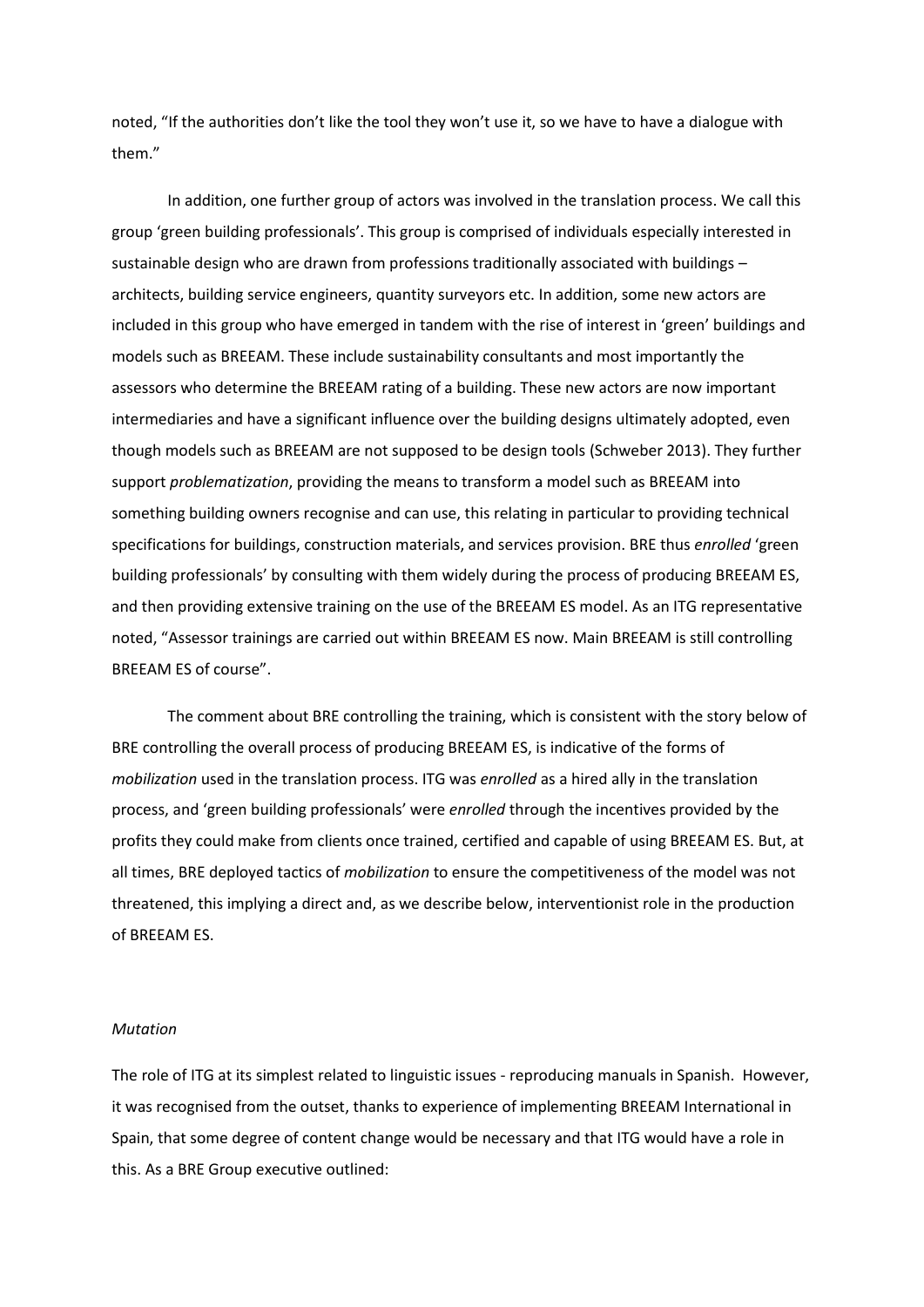"We look at the metrics such as regulations, materials, and techniques in the UK and Spain to compare and to understand what caused the buildings in these two countries to be different. We cannot credit buildings in other countries based on our UK knowledge, otherwise many of them will keep failing and this will de-encourage them".

As such, ITG had an important role in making BREEAM ES a model that would have traction in Spain. After all, *problematization* would only be possible if the model appeared to address Spanish sustainability concerns. 'Green building professionals' also had a similar role. This related to the transforming of the performance criteria set by BREEAM ES into specifications for building design, construction materials, and service provision that are implementable in Spain, otherwise those commissioning buildings would not see the model as useable. For example, a BRE Group representative observed the following about the role of BREEAM ES assessors:

"This is where innovation comes in. There are multiple ways of gaining credit and it is up to the assessor and developer to try. Our ideas are giving space people to innovate. We drive innovation and change"

On the surface, then, the *enrolment* of ITG and 'green building professionals' and their centrality in *problematization* created significant potential for change as BREEAM became BREEAM ES. However, in order to understand the potential for mutation it is also essential to consider the effects of *mobilization*, Callon (1986) describing this as a means of control in the translation process. In this case *mobilization* is important because, despite the rhetoric of the need for adaptation to local context and innovation, the process of moving BREEAM into Spain actually involved significant restrictions being placed on change. Indeed, it emerged from interviews that both ITG and 'green building professionals' had a number of reservations in this regard. For example, an ITG representative and a BREEAM assessor who was involved in the development of BREEAM ES, respectively noted that:

"BRE wants to keep their methodology same in all the countries, so only small revisions allowed for BREEAM ES adaptation. BRE kept the parameters, issues and credits same to keep their methodologies same"

"The manual is created such in a way to cover all types of buildings and locations. We have given our ideas during the adaptation process but we have been told that it cannot change. They didn't consider much. They want the all the buildings to have similar assessment method"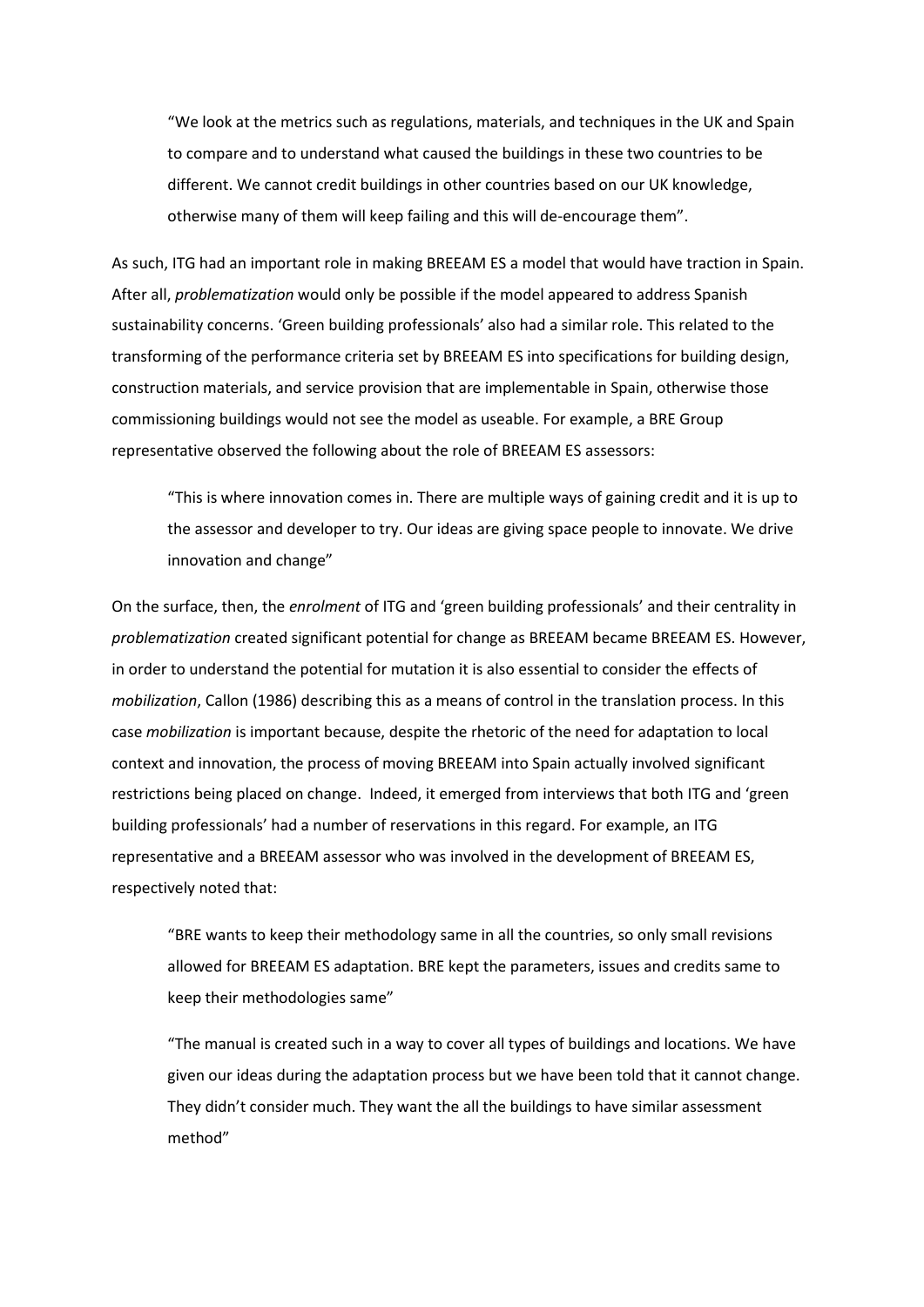These comments demonstrate the desire of BRE to minimise change in the substantive content of BREEAM ES compared to BREEAM and its International version. Indeed, it was notable in interviews that BRE's agenda was repeatedly represented as one that was sensitive to local sustainability needs and practices, but not at the expense of a 'best practice' agenda, BREEAM being seen as a best practice that brings benefits to other countries when imported. Exemplifying this tendency, a BRE Group executive suggested that:

"We prefer to make it accessible and achievable. We [BRE] want from our partners all around the world to develop that knowledge locally. We [BRE] are not trying to tell any organisation what to do in their own location *but we are producing knowledge and allowing this knowledge to transfer between countries and continents* (emphasis added)"

The result of this was control of the activities of ITG by BRE, something enabled by BRE's *enrolment* of ITG as a contracted service provider. Hence, as one interviewee familiar with ITG's work noted, it involved:

'negotiations between the two sides. We examined the categories and sent our work to BRE Group UK. Our demands reviewed by BRE Group however most of our suggestions rejected.'

Indeed, an ITG representative even went as far as saying "Many issues [in non-UK manuals] are directly copied from BREEAM UK". As such, the contractual relationship prevented ITG making changes BRE did not approve.

For 'green building professionals' *mobilization* controls took a subtly different form. The training programmes created as part of the process of creating BREEAM ES were the key means by which green building professionals encountered the final model. By monitoring the content of training and ensuring it promoted approaches favoured by the organization, BRE was able to control the understanding that 'green building professionals' developed of sustainability and the BREEAM model. A notable effect of this for our interviewees was the way BREEAM ES was presented as a, or perhaps even *the* model of building sustainability. In particular, questions about what sustainability means or how it can be achieved were closed down. As an architect in Spain noted:

"I have been trained by BREEAM so I am aware of what is does however trying to apply sustainability measures without really knowing what it means is difficult. People involved in the industry should have at least the basis of the sustainable building information"

Underlying this concern was a sense, as the interviewee quoted earlier also suggested, that whilst "Assessor trainings are carried out within BREEAM ES now, BRE is still controlling BREEAM ES of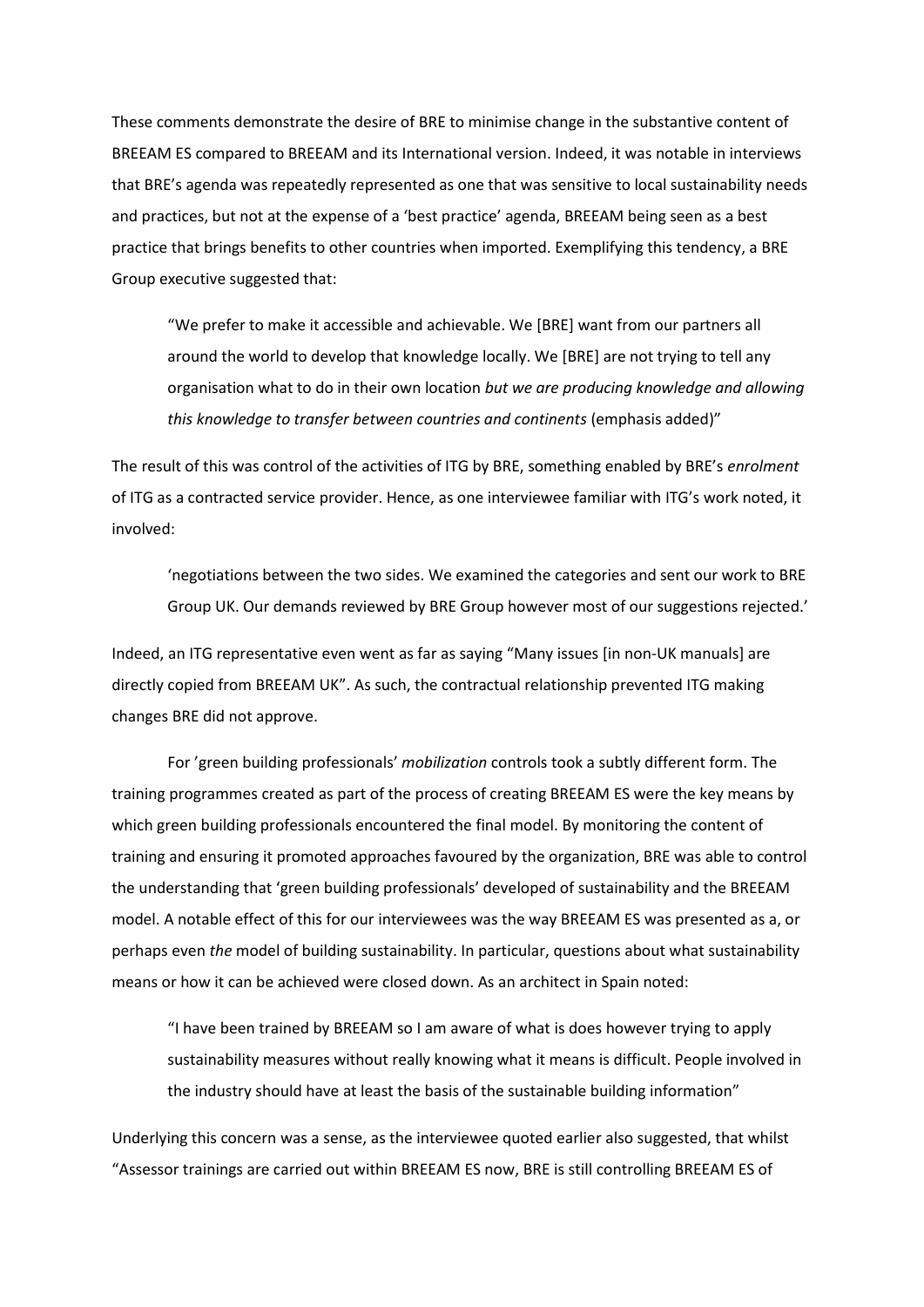course" (Spanish 'green building professional'). As such, the suggestion was that, in Callon's (1986) terms, training was being used to control *problematization* and to minimise adaptations. Problematization in this sense refers to how the problem being addressed is framed and, in particular, how a model, in this case BREEAM ES, is presented as a solution to or 'obligatory passage point' in this problem. Control over 'green building professionals' was, then, maintained through control of the definitions of and solutions for sustainability presented at training events and hence how they understood BREEAM ES as a solution to these problems. As a local architect put it:

"The fame of the codes prevented to question their content and 'wisdom' on 'sustainability'".

We reflect further on how this was achieved below, given that it acted as a means of governance through which the 'best practice' claims of BREEAM were established. When combined with control of ITG, the governance of 'green building professionals' meant that, as a BREEAM assessor in Spain put it, "BRE Global was involved in the adaptation process, which in a way they did not let the tool to become too Spanish". As another assessor put it, "There are some differences between BREEAM International and ES but…very little re-calculations occurred in the credit arrangements". The fact that translation occurred in the context of pressures of marketization helps explain why such a situation arose.

#### **Marketization, interessement, and the priorities of translation**

The theoretical starting point for understanding why BRE controlled so carefully the translation of BREEAM into BREEAM ES is a discussion of *Interessement* in the translation process – i.e., the process of generating shared interests between those selling and buying a mobile model to ensure mobility occurs. To understand this, it is important to begin by reiterating, as was noted above, that as an organisation BRE was transformed in the late 1990s as it became independent from government and developed a for-profit arm and agenda. One consequence of this was (and still is) the commercial imperative that the BREEAM model delivers a constant revenue stream. Hence, being internationally recognised and adopted is crucial. As a local Spanish architect noted:

"BREEAM International was born to meet the demand of 'green building assessment' in Europe. BRE considered their fame and money at the first place and released an international version"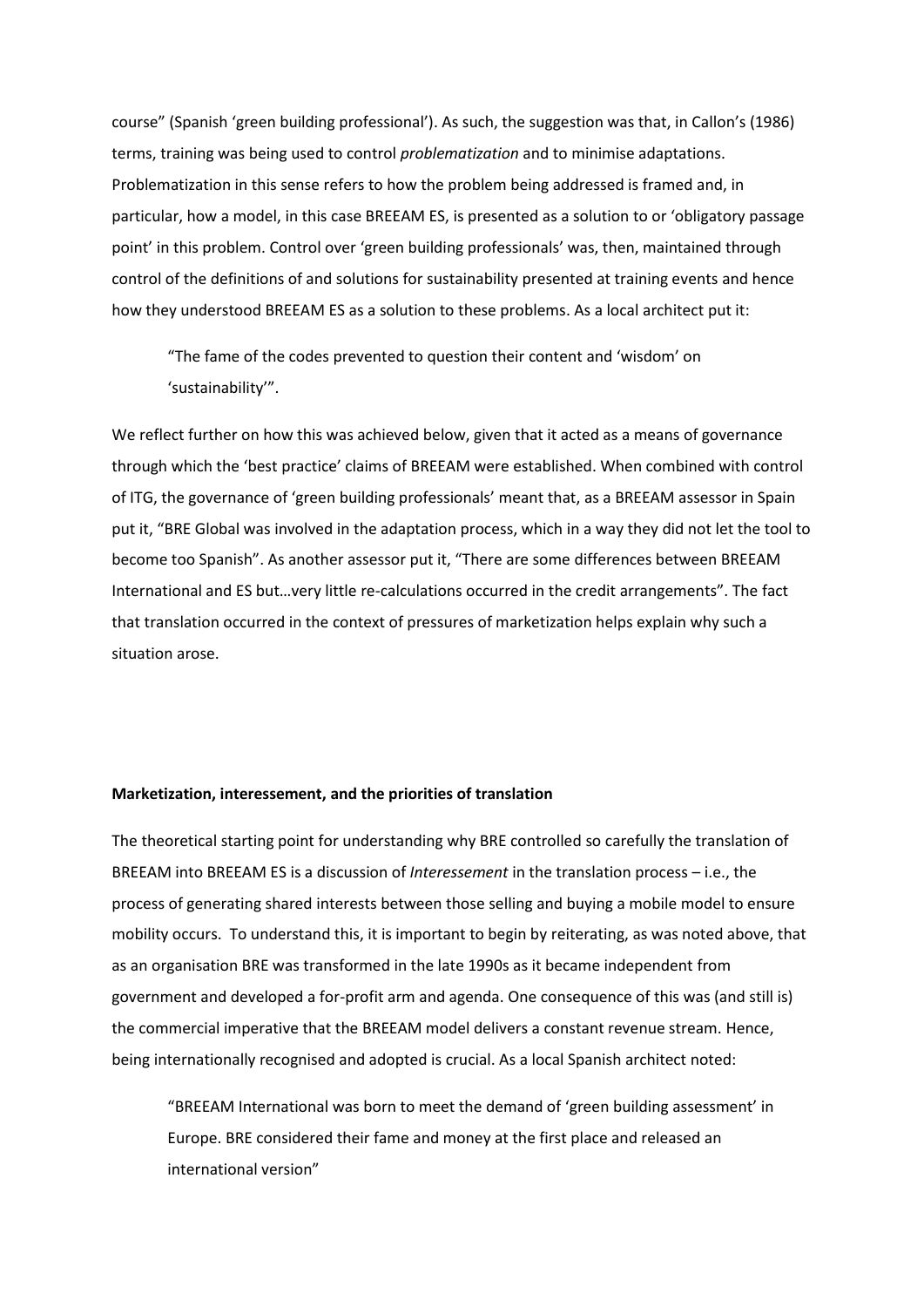Control of the translation of BREEAM was thus driven by BRE's need to act in ways that are responsive to both local and other global competitor models. This has been necessary because, as the same Spanish architect described:

"There was an obvious gap in the sector and BREEAM clearly filled in temporarily. As the green building assessment tools sector developed, marketing got competitive."

In the Spanish context local competition came from the VERDE model operated by the Green Buildings Council España. Global competition cames principally from the LEED model, the US Green Building Council which owns this model having similar globalisation ambitions and priorities to BRE. As a 'green building professional' in Spain described the implications of these two forms of competition:

"BREEAM has the UK market and they are too relaxed on other markets. BREEAM is not doing good in marketing, so I am sceptical whether BREEAM ES would be permanent tool in Spain or not".

As BREEAM ES operates in a market for models in which clients can choose the model they consider most competitive, an imperative exists to control how the model is translated so that key features that provide competitive advantage in the market are not undermined. This has meant, in particular, emphasising the way BREEAM ES allows comparability and international profile, those buying BREEAM ES often being motivated by a desire to be able benchmark their building against others worldwide. As such, adopting BREEAM ES, because of its international profile and comparability, provides a way for an organization or city to gain competitive advantage over rivals, so long as the building in question is assessed as being on a par or better that 'rivals' elsewhere. Hence as an ITG representative noted:

"The manual is created such in a way to cover all types of buildings and locations. We have given our ideas during the adaptation process but we have been told that it cannot change. They didn't consider much. They want all the buildings to have similar assessment".

As such, the translation process was managed to ensure that the international identity and comparability of BREEAM was not lost, this providing competitive advantage compared to VERDE, and being something LEED similarly offers. *Interessement* thus meant aligning the interests of BRE who were selling the model with those of the building owners buying BREEAM assessments in Spain, this being achieved by BRE prioritizing in the production of BREEAM ES outcomes aligned with building owners' desires for international comparability and profile. Representative of this, and identifying an issue that BRE arguably failed to address, is the following comment from a 'green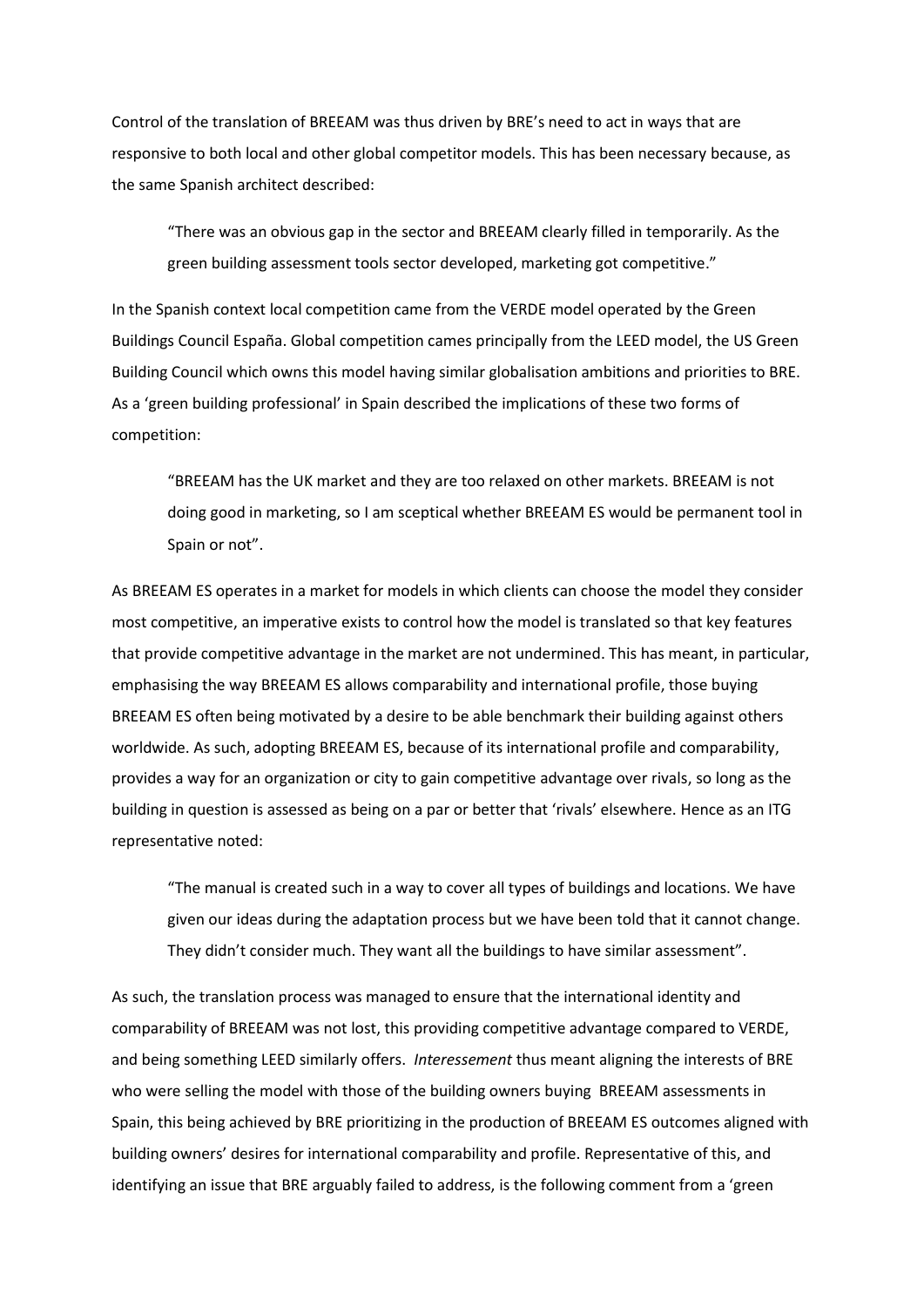building professional' in Spain which honed in on the plaque that a BREEAM accredited building can display:

"BREEAM Plaque's is simple and ugly. LEED plaques is more showy and that what clients want"

The focus on the plaque is indicative of how international recognition and the symbolic nature of a BREEAM rating are crucial drivers in clients choosing (or not because the plaque is not showy enough) BREEAM ES. The international dimension to this competitiveness is further revealed by how, as two BREEAM assessors in Spain independently noted:

"VERDE is a recent tool produced by the green building council in Spain. The tool did not attract many developers due to being only local"

"Spain has a local tool called VERDE, which means green in Spanish but it is not well developed, and still too young. Even it was well developed we wouldn't consider using it in the future due to being local and not known in global context"

In particular, the adoption of BREEAM ES provides for companies and cities the possibility of benchmarking their buildings, and symbolically their corporate or city identity, with international competitors, this enhancing international visibility. As others have noted (Larner and LeHeron 2004; McCann 2011; Peck and Tickell 2002), such a focus on benchmarking and comparison is indicative of the way those buying and selling mobile models are affected by market imperatives. Selection of a model is influenced by market logics such as relative competitiveness of the BREEAM ES model itself and potential competitive benefits gained by the building designer/owner/occupier from a BREEAM assessment, and the comparability and commensurability generated. As two 'green building professionals' in Spain noted:

"The demand for BREEAM grew when Sonia, an important retail promoter in Europe, used BREEAM to assess a shopping centre. That has defined the norm for shopping centre builders; to have BREEAM assessment. All shopping centre developer companies wanted to use the same tool to compare"

"BREEAM International in global level, which would give its customers, to the building developers in general, the option to compare buildings all around the world under the same brand. The comparability factor is the focal point of interest from building developers' perspective"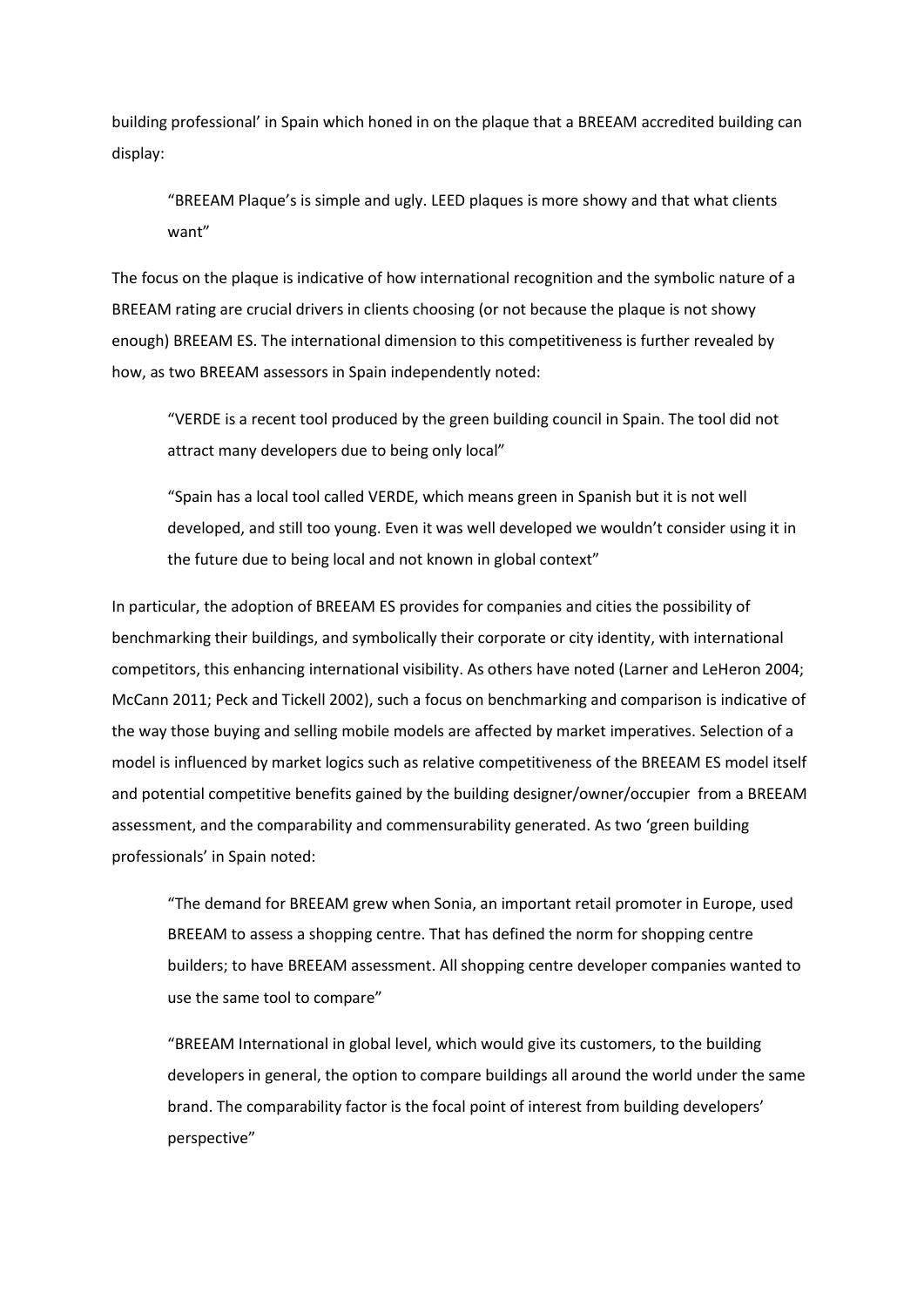As a result, not only was the BREEAM ES model pulled into Spain by desiring clients who wanted to benefit from its international profile and comparability, but issues of *interessement* meant BRE felt compelled to use the *mobilization* tactics described above to constrain changes so that the international comparability of a BREEAM ES building with a building rated using another variant of BREEAM was maintained. As an ITG representative described:

"BREEAM ES is the adapted and more practical version of BREEAM International to Spain. However, the clients are interested in the international version. Clients are the building developers most of the time and comparison is an important aspect for them"

Indeed, perhaps somewhat cynically, some buyers encouraged limited mutation as they feared that BREEAM ES would develop more detailed assessments and, therefore, that assessed buildings would not only lack comparability but would receive a lower rating than a building assessed using the International scheme. As such, clients hoped that the shortcomings of a model that underwent limited mutation could be exploited. As a BREEAM assessor in Spain noted:

"Some clients are afraid that BREEAM ES version will make more detailed assessment and therefore the building will receive a lower rating"

In Callon's (1986) terms, we see then in the case of BREEAM ES how the effects of marketization led to particular priorities in the process of *interessement* which created constraints on mutation. As a result, translation became a tool to enable mobility through a restricted set of necessary and unavoidable adaptations to local context, rather than being a tool for producing a model truly sensitive to local design priorities and practices.

# *The contradictions of constrained mutation*

The simplest effect of the pressures of marketization described above was a translation process focussed more on language than content. This created immediate challenges because those at ITG working on the production of BREEAM ES recognised that multi-level changes were needed if the model was to genuinely take account of Spanish sustainability challenges and solutions. As one ITG representative put it:

"ITG proposed revisions in two levels after a set of considerations. The first level was to evaluate conflicting issues with the Spanish law and regulations. Second level was the revision and adaptation of the issues to the Spain context. This includes amendments of issues which are not suitable with Spain and Spanish way of living"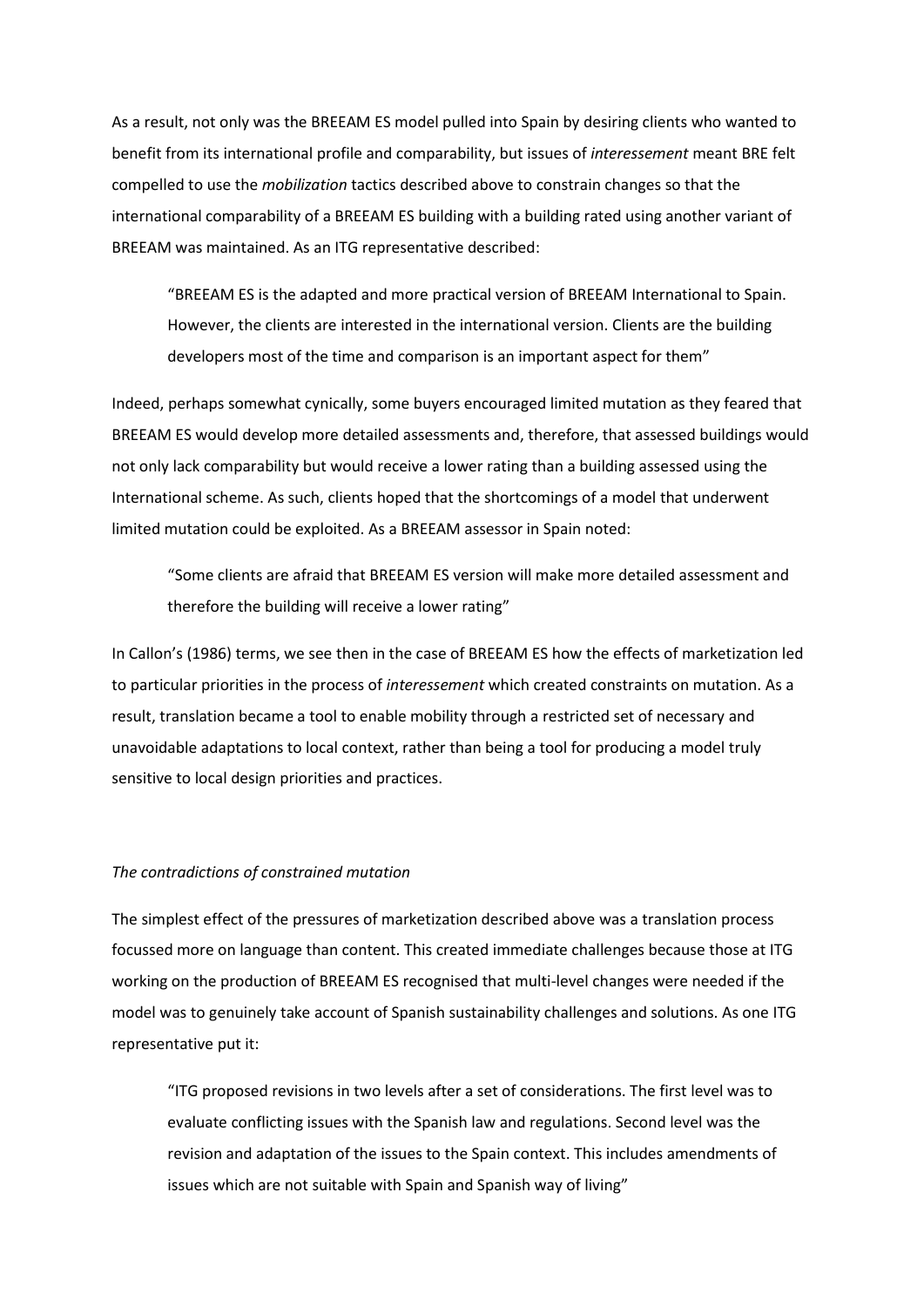Ultimately, changes did occur in relation to the first level. Adaptations were made to take into account Spanish building codes, many of these changes being climate related; Spain on the whole having higher average temperatures and lower rainfall that the UK. Hence water preservation and the prevention of over-heating are more tightly regulated in Spain. One BREEAM assessor in Spain noted that "Water category is only 9% in the assessment but water is a more important issue for Spain and in Spanish regulations", whilst another assessor highlighted the need to consider the "heat island effect, it is required in Spain". Indeed, it is possible to observe a layering process in the BREEAM ES manual whereby the BREEAM International criteria are adopted and additional criteria added to reflect particular Spanish regulatory concerns. Hence the main differences between the assessment categories in BREEAM International and BREEAM ES emerge from the addition of the following four sub-categories: in relation to health and wellbeing, criteria Hea 08 'Sustainable water treatment for swimming pools'; in relation to waste, Wst 03 'Urban waste management' and Wst 04 'Horizontal wall cladding'; and in relation land use and ecology, LE 06 'Erosion control'.

Adaptation was, then, made in relation to regulations, this being unavoidable as failure to do so would have led to penalties such as fines. But, adaptation at the second level identified by ITG was inhibited. Building design and construction norms, cultures, practices and associated knowledge bases and skillsets were not fully responded to, making the appropriateness of BREEAM ES questionable for many of our interviewees. On one hand, this raised concerns in relation to pragmatic issues such as whether it was possible to comply with the demands of the model. For instance, one BREEAM assessor in Spain noted how, from his perspective:

"UK is very bureaucratic so it is expected from us to be like them. However, it is very difficult to try to get everyone involved in the process to be as bureaucratic as it is expected by UK, such as the contractor, therefore the duration of the process gets longer and longer"

Another assessor described how:

"Contractors had a lot difficulty in applying BREEAM requirements. Spanish contractors are not used to follow a list of to---dos, like the ones in UK"

On the other hand, concerns existed about the sustainability fixes that were indirectly promoted by BREEAM ES through the things given credit for, and in turn what was not credited. A good example of this relates to the credits given for cycling facilities. The importance of such credits in gaining one of the higher ratings created pressure to provide facilities in the same way as in the UK. In doing so, the absence of the wider infrastructure for cycling, needed to make such facilities effective, was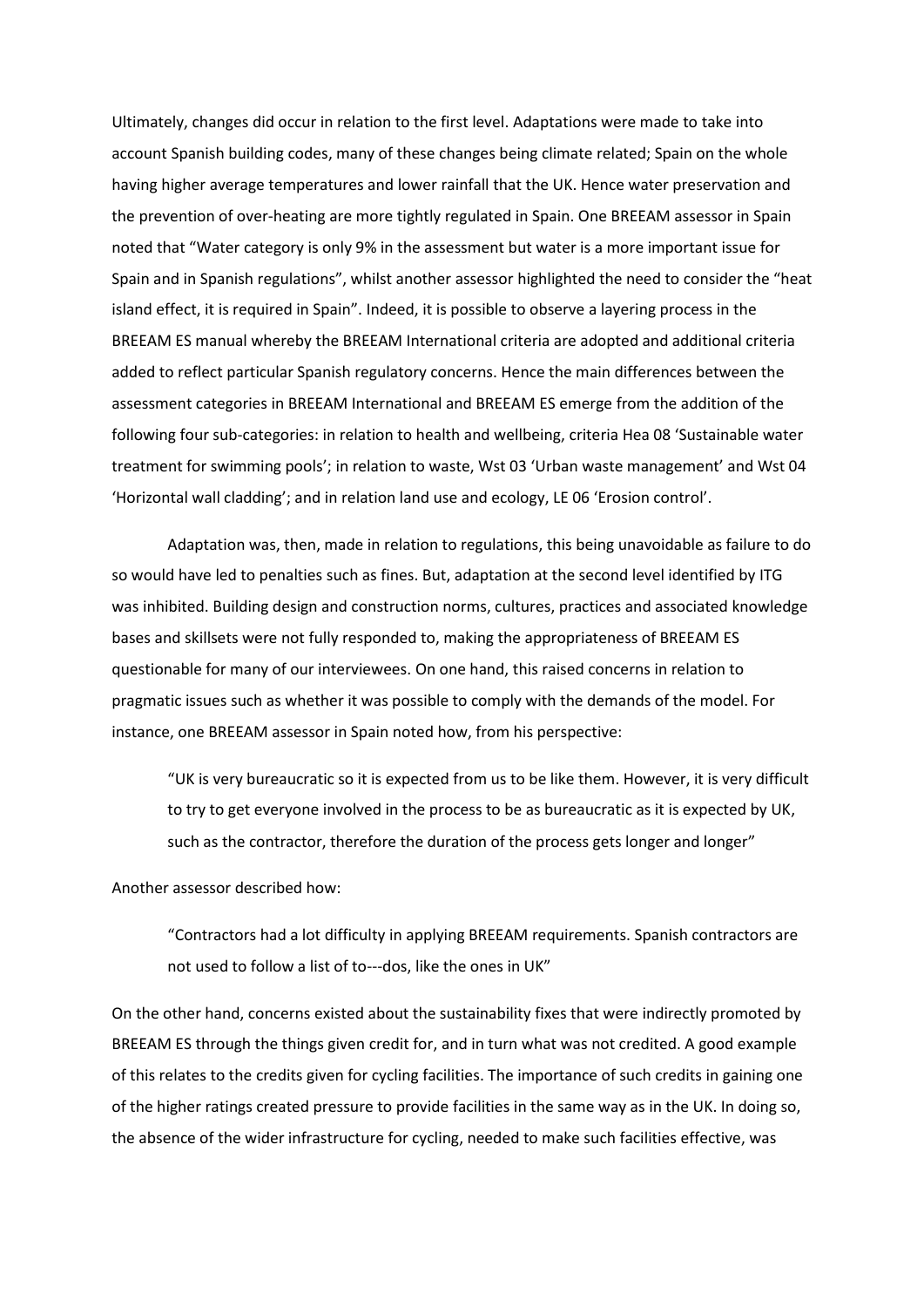ignored. As one 'green building professional' actively involved in producing the BREEAM ES manual noted:

"During the adaptation of the tool, we (assessors) agree that installing cycle racks and building showers in the buildings is crazy and it will not work in Spain. Cycling is not a common practice in Spain…Therefore, we asked BREEAM either to reduce the credit or to replace it with anything else. However, they insisted on keeping the cycling credit as it is. They (BREEAM) think bicycle racks will encourage the public. We have been told "If we (BREEAM) keep it as it as, and you (BREEAM ES) implement this, a building with cycle racks will be the engine to the whole system". There is no cycling facility, no infrastructure, and lack of proper lanes in Spain. Upgrading the required facilities totally depends on the public authority"

As a result, significant amounts of embodied carbon were expended on cycling infrastructures when there is little chance they will be used. As another 'green building professional' elaborated:

"We are not a country with a high demand to bicycle use. According to BREEAM tool, one cycle rack should be placed per ten square meters. A shopping mall is around 20,000 square meters and in that case the number of bicycle rack to be mounted is enormous"

For interviewees this led to a sense that "National best practices are advised to be used in some of the parameters but if there is no national best practice then UK national best practice will be used". From the perspective of BRE, such an approach is justified by the 'best practice' agenda described previously. When there was an absence of clear guidelines or norms and cultures that promote sustainability, BREEAM ES was treated as a means of introducing new 'best practices'. As one BRE Group executive suggested, "BREEAM is all about market transformation" Another BRE Group executive observed that:

"Starting from scratch [to design an assessment tool] is very difficult. It involves massive amount of engagement process. For instance, BREEAM communities took months and months and months engaging with architects, industry, client, local authority, and developers. We [BREEAM] know how to create good standards so what we do internationally is knowledge transfer on best practice"

Of course, such claims cannot prevent cynicism and concerns on the part of some of the 'green building professionals' and other stakeholders in Spain, given the apparently limited adaptation of BREEAM ES to local conditions. However, in line with the need to respond to pressures of marketization, BRE managed such issues through a further form of *mobilization* control. By designing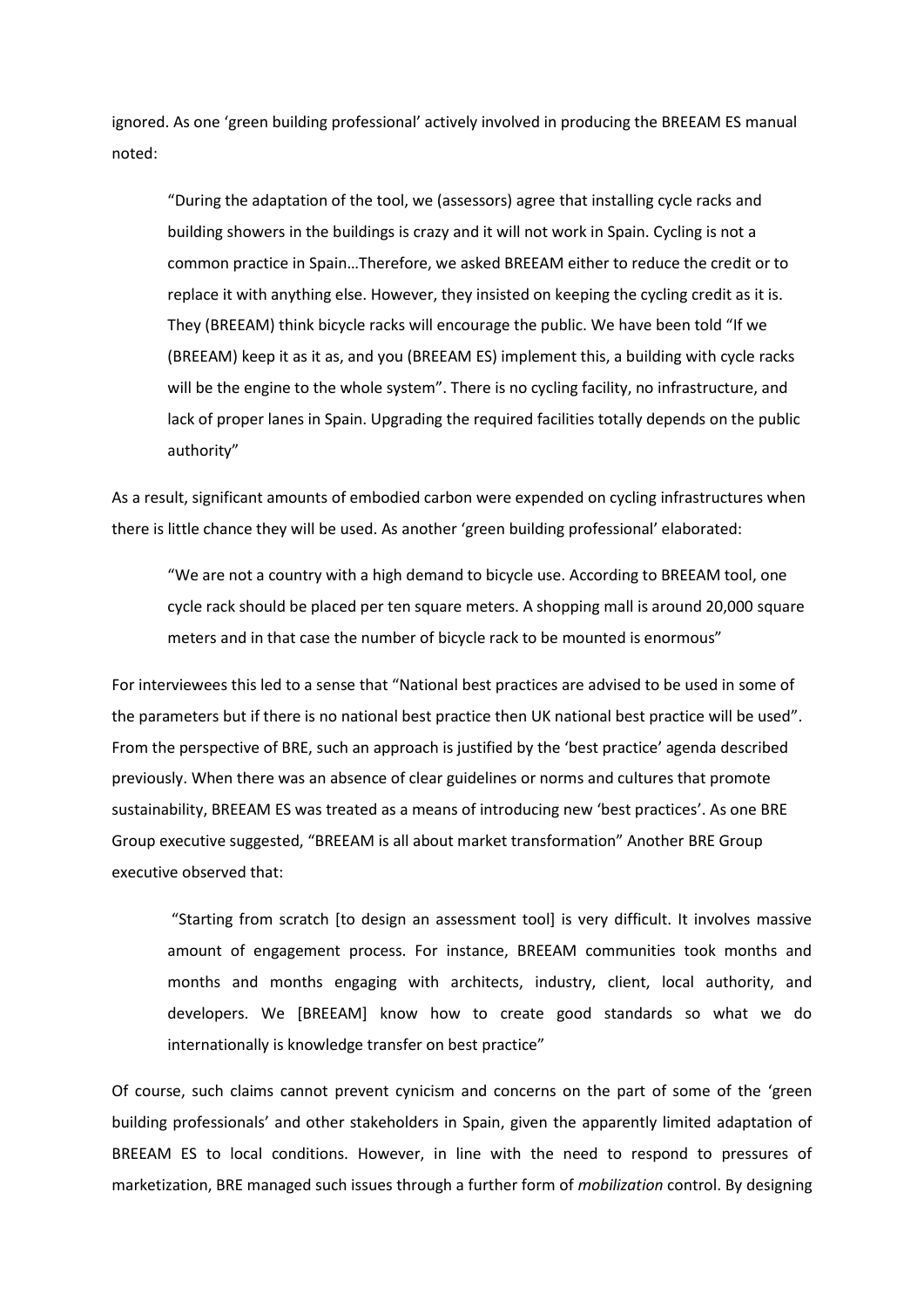the model in a way that black-boxed many of its components, it was made difficult to challenge and further adapt the model. For instance, the tracker spreadsheets used to list the criteria assessed by the BREEAM model constrain both by writing some things out but also by rendering invisible the underlying rationale behind the performance criteria set (Schweber 2013). Similarly, BRE also sets tight parameters around the materials that can be used and which are defined as delivering sustainability. The materials used are controlled through the requirement for data relating to their performance (for example in terms of insulation values). However, the tests required are not recognised and completed in many places outside of the UK. Thus it is common outside of the UK to be unable to source local materials that have been assessed in the required way. As one BREEAM assessor in Spain noted:

"what is used in construction varies internationally, but BREEAM demands products with very particular specifications, which may not be appropriate or available in other non-UK contexts. Local material usage and traditional building techniques, in other terms, vernacular architecture is replaced with globally recognised contemporary design style since the 20th century and similarly the interest paid to construct 'modern looking building'. The main considerations of design has been replaced by such global certifications"

BRE is willing to listen to challenges to the model and to problems with it. As one BRE Group executive noted:

"Anything (any issues) we put there (manual) is to increase the sustainability, reduce emissions. Some of the parameters and issues might be culturally different [….] We value scientific evidence. Show me the research to change anything, including anything to do with culture and we would change it."

However, producing the data that BRE considers to be scientific evidence is difficult. As such, and reflecting Prince's (2013) observation that those mobilising models use quantification to obscure difference and render models stable, despite the recognised contradictions that exist in BREEAM ES it is hard to challenge and secure adaptations. Consequently, when assessing a building using BREEAM ES, often the only option is to use materials listed in BRE's Green Book. The materials listed here are frequently UK or Northern European in origin, because of BREEAM's birthplace, and may not necessarily be best suited to the climates of countries such as Spain. As one BREEAM assessor in Spain noted, this means:

"the material category in general is challenging us in the Spanish market. Green book live is an advantage in UK but we don't have the materials stated in the guide here in Spain.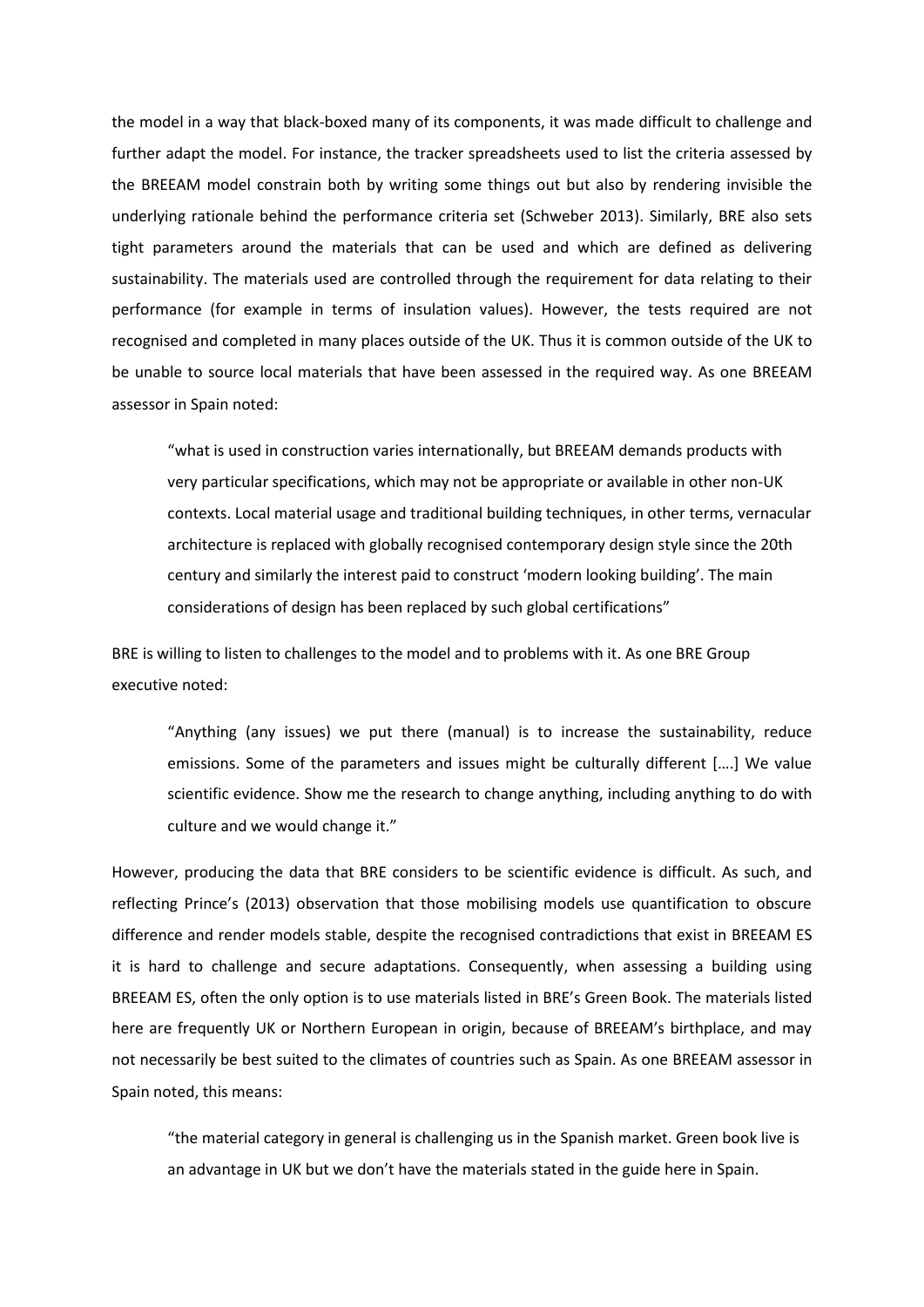Additionally, only few materials in Spain have the life cycle analysis. In UK you can choose materials, here we can't"

The net result was that interviewees commonly suggested that BREEAM ES has a Spanish name but is still a British assessment system, the opposite to what others have documented as the outcome of the translation process, the name staying the same but content changing in cases reported elsewhere (e.g. Boxenbaum 2006; Czarniawska and Sevón 2005; Ward 2011). Indeed, the effect of BREEAM ES is to create what Erlingsdóttir and Lindberg (2005: 58) describe as isopraxism. As a form of pressure for compliance this involves new practices being forced upon adopters so that their practices conform to the standards of the model. Isopraxism differs from isomorphism in that the latter generates pressure only to adopt the model (and its title), with practices of implementation being less controlled. The pressures of isopraxism associated with BREEAM ES result from the marketization constraints outlined in this paper and, as the discussion above suggests, raise significant questions about the ability of BREEAM ES to promote locally sensitive sustainable building design.

# **Conclusions**

In this paper we examine the way marketization affects the mobility of the BREEAM sustainable building assessment model and mutation as part of movement to Spain. We show that mutation was constrained due to pressures of marketization and the need to make BREEAM ES an internationally competitive and comparable model. This ensures the owners of assessed building gain international recognition and benchmarking advantages. Our story of the mobility of the BREEAM model makes three important contributions to existing literatures.

First, the story explains what others have observed noted (Cole and Lorch, 2003; Cole and Valdebenito 2013; Guy and Moore 2007; Sev 2011; Wallhagen and Glaumann 2011): i.e., that mobile sustainable building assessment models tend to be insensitive to local sustainability problems and solutions. We show that insensitivity is determined not just by the intrinsic technical characteristics of the model in question but also by processes of mobility. In the case of BREEAM this is illustrated by the way BRE's espoused recognition of the need for local sensitivity was undermined by actions driven by pressures of marketization. As such, it is the way a model is sold (Peck 2011) by those mobilising it that determines the way mutation occurs as part of the journey. BRE, like the consultants studied by Prince (2013), sought to control processes of mobility in ways that closedown possibilities for mutation; this acting in a governmental sense to control the understandings of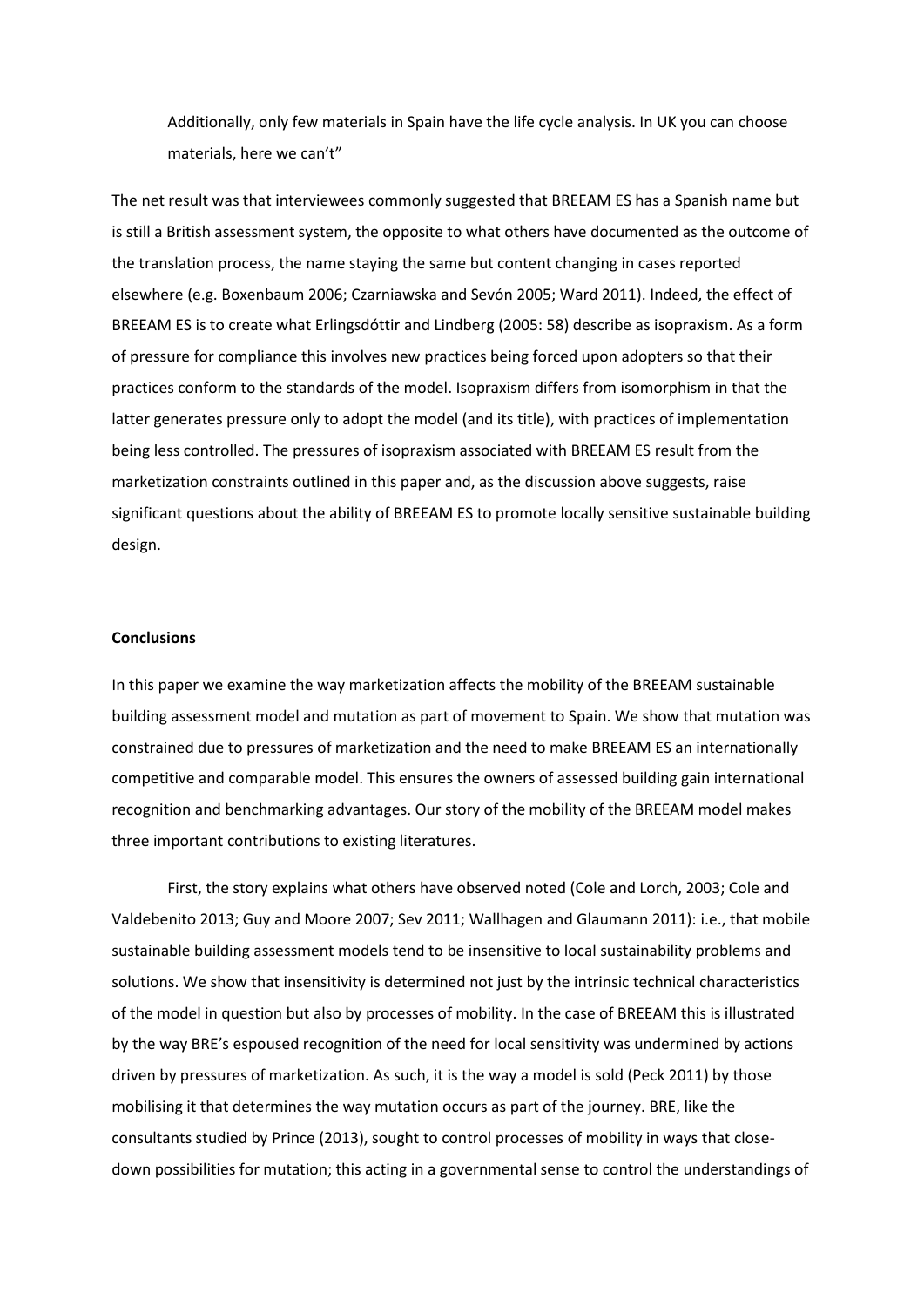sustainability developed by green building professionals, and black box the model so that challenges to its legitimacy are minimised. This implies that more attention needs to be paid to the specific techniques deployed to develop such control. Here we have sought to unpack these techniques by revealing the effects of the pressures of marketization on the translation processes discussed by Callon (1986). We show that processes of *interessement* seek to respond to the pressures of marketization, and result in those *enrolled* to enable mobility being constrained in the changes they can make and the *problematizations* they help support, this being achieved through technologies of control associated with *mobilization*. There is, though, clearly more work to be done to unravel the practices and technologies of power used in forms of *mobilization* control and their relationships to questions of marketization, this being crucial given the neoliberal market context for all forms of model mobility (Peck and Theodore 2010b).

Secondly, the case reported here also advances our understanding of the significance of comparability (McCann 2013), and benchmarking (Larner and LeHeron 2004). As the story of marketization reveals, it is impossible to understand the mobility of policy, assessment or any other models outside of the context of global neoliberal logics which in various ways promote market based and 'extrospective' practices (Peck and Theodore, 2010b; Peck and Tickell 2002). For BREEAM ES, one significant outcome of this was a focus on international profile and competitive advantage, this focus being responded to by making BREEAM ES as consistent as possible with the BREEAM models used elsewhere in the world. Those mobilising BREEAM could not ignore the role of comparability and benchmarking in making the model competitive, and this explains why mutation during mobility might be less than expected. In the case of BREEAM ES this resulted in a change of name and some adaptations to take account of regulatory issues, but minimal changes in light of norms and cultures.

Thirdly, and related to the second point, whilst there are many parallels to the other kinds of models reported in the existing literature on mobility, the story of BREEAM ES reveals the way that assessment models, and the pressures of marketization they face, generate unique considerations as far as mutation is concerned. As a result of the way that assessment models focus on defined performance standards, and international comparability of performance standards is crucial to fulfil the international benchmarking and profile building sought by those adopting such models, the process of importing models into new contexts is concerned with not only maintaining the label/name of the model, but also the practices promoted. In the case of BREEAM ES this meant that adoption of the model implied the adoption of particular design practices, with in part materials also getting defined by the model. This suggests assessment models generate pressures of isopraxism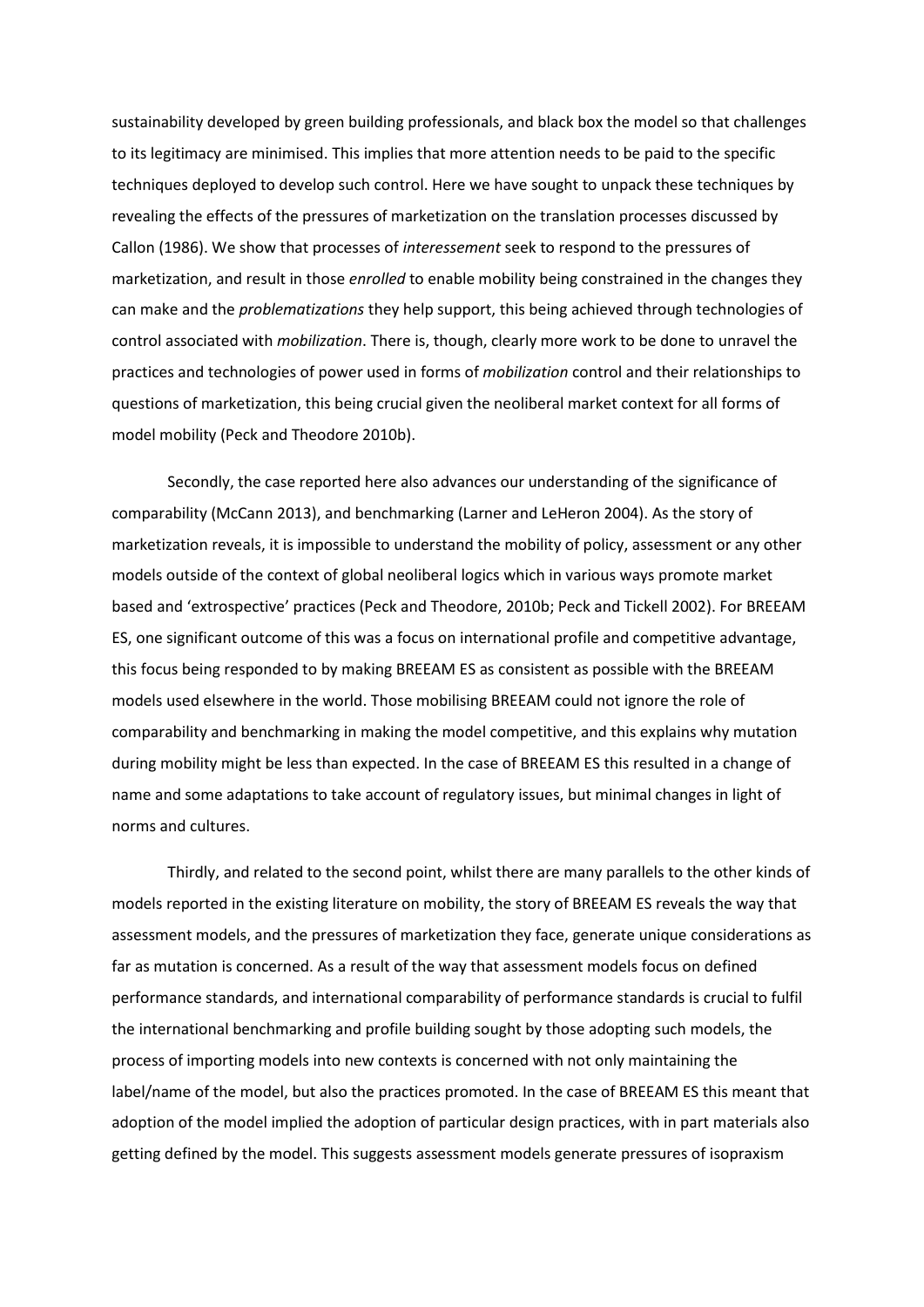and not just isomorphism (Erlingsdóttir and Lindberg 2005). It would, seem, therefore that there are further important questions which need to be explored in relation to the way, for different kinds of models, mutation occurs at different levels. The analysis here suggests mutation can be at the level of name or practices, but it would be worth exploring further whether these two categories can be further disaggregated (for example, does the practice category need to be broken down into different dimensions such as design, implementation, assessment etc). The extent to which such questions apply and answers vary between varieties of mobile model, promoted by consultants, NGOs, the media, as well as varieties of business models, relating to corporate social responsibility, human resource management and other issues, would also be worth exploring.

In relation to the specific case of BREEAM ES, it would be useful to consider further the different levels of mutation by examining how the model has evolved since 2011/12 when this study was completed. Since the original manual was produced updated versions have been developed, and it would, therefore, be insightful to consider the extent to which degrees or levels of mutation have changed and how this relates to marketization pressures. Potentially, greater local sensitivity may have been developed in response to the kinds of critiques outlined in the analysis above. The analysis here presents, then, a number of important insights into how contextual insensitivity can emerge that can be used to track the mutation of mobile models over space and time.

# **Acknowledgements**

#### **References**

- Alcouffe, S., Berland, N. & Levant, Y. (2008) 'Actor-networks and the diffusion of management accounting innovations: a comparative study', *Management Accounting Research,* 19, 1-17.
- Bathelt, H. & Glückler, J. (2014) 'Institutional change in economic geography', *Progress in Human Geography,* 38, 340-63.
- Boxenbaum, E. (2006) 'Lost in Translation The Making of Danish Diversity Management', *American Behavioral Scientist,* 49, 939-48.
- Bunz, K. R., Henze, G. P. & Tiller, D. K. (2006) 'Survey of sustainable building design practices in North America, Europe, and Asia', *Journal of architectural engineering,* 12, 33-62.
- Callon, M. (1986) 'Some Elements of Sociology of Translation: Domestication of the Scallops and the Fishermen of St. Brieuc Bay', In Law, J. (ed) *Power, Action and Belief.* London, Routledge & Kegan Paul.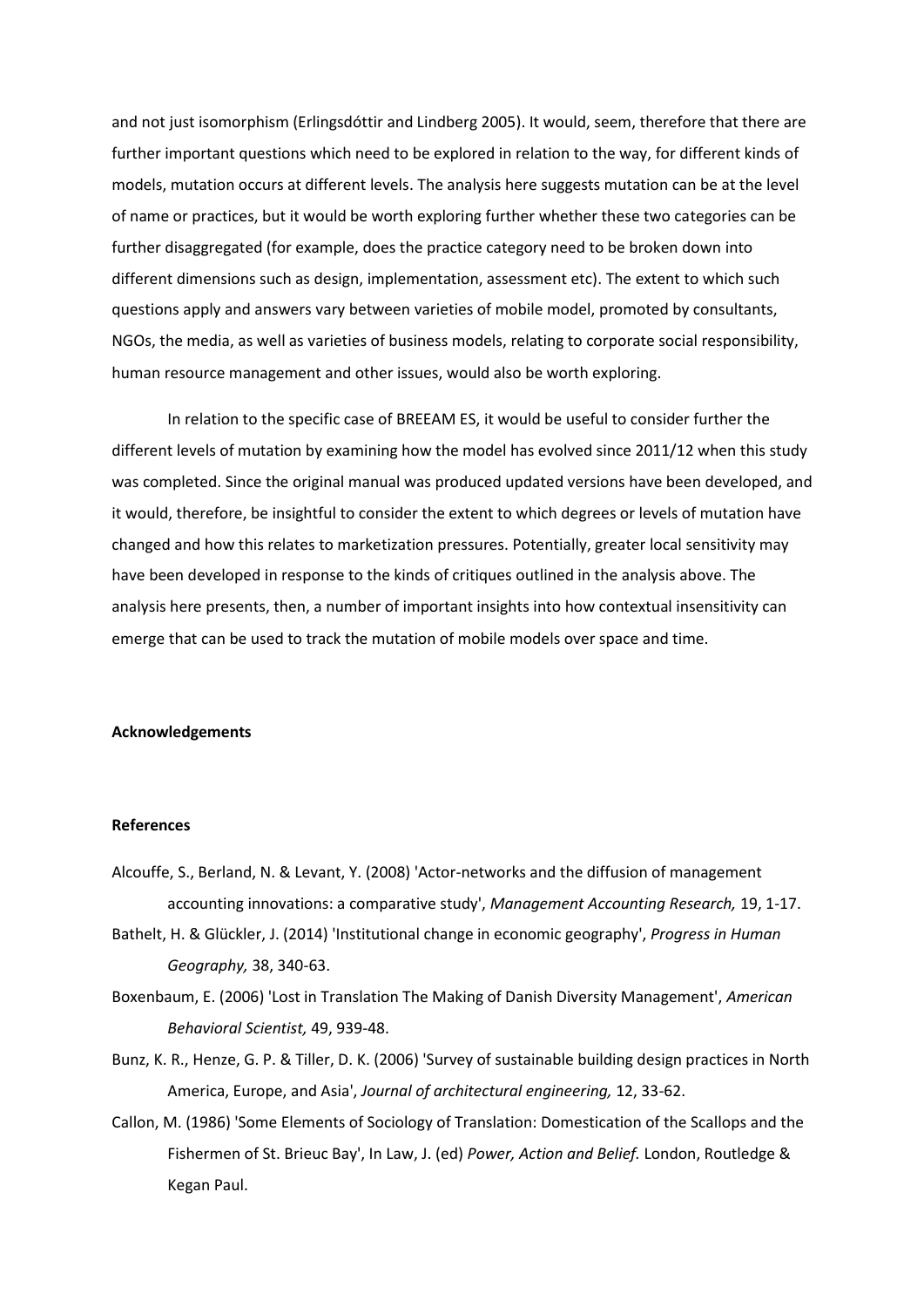- Cidell, J. & Beata, A. (2009) 'Spatial variation among green building certification categories: Does place matter?', *Landscape and urban planning,* 91, 142-51.
- Cody, J. W. (2003) *Exporting American Architecture, 1870-2000,* London & New York, Routledge.
- Cole, R. J. (2005) 'Building environmental assessment methods: redefining intentions and roles', *Building Research & Information,* 33, 455-67.
- Cole, R. J. & Lorch, R. (eds) (2003) *Buidlings, culture and Environment. Informing local and global practices,* Oxford, Blackwell.
- Cole, R. J. & Valdebenito, M. J. (2013) 'The importation of building environmental certification systems: international usages of BREEAM and LEED', *Building Research & Information,* 41, 662-76.
- Courtney, R. (1997) 'Building Research Establishment past, present and future', *Building Research & Information,* 25, 285-91.
- Czarniawska, B. & Sevón, G. (2005) 'Translation is a vehicle, imitation its motor, fashion sits at the wheel', In Czarniawska, B. & Sevón, G. (eds) *Global ideas.* Copenhagen, Copenhagen Business School Press.
- Eick, V. (2012) 'The co-production of purified space: hybrid policing in German Business Improvement Districts', *European urban and regional studies,* 19, 121-36.
- Faulconbridge, J. R. (2013) 'Mobile 'green'design knowledge: institutions, bricolage and the relational production of embedded sustainable building designs', *Transactions of the Institute of British Geographers,* 38, 339-53.
- Faulconbridge, J. R. (2015) 'Mobilising sustainable building assessment models: agents, strategies and local effects', *Area*.
- Guy, S. & Moore, S. (2007) 'Sustainable Architecture and the Pluralist Imagination', *Journal of Architectural Education,* 60, 15-23.

King, A. (1984) *The bungalow: the production of a global culture*, Routledge/Thoemms Press.

- Larner, W. & Le Heron, R. (2004) 'Global benchmarking: participating 'at a distance' in the globalizing economy', In Larner, W. & Walters, W. (eds) *Global Governmentality: Governing International Spaces.* London, Routledge.
- Mccann, E. (2013) 'Policy boosterism, policy mobilities, and the extrospective city', *Urban Geography,* 34, 5-29.
- Mccann, E. J. (2011) 'Urban policy mobilities and global circuits of knowledge: Toward a research agenda', *Annals of the Association of American Geographers,* 101, 107-30.
- Moore, S. (2013) 'What's wrong with best practice? Questioning the typification of new urbanism', *Urban Studies*.